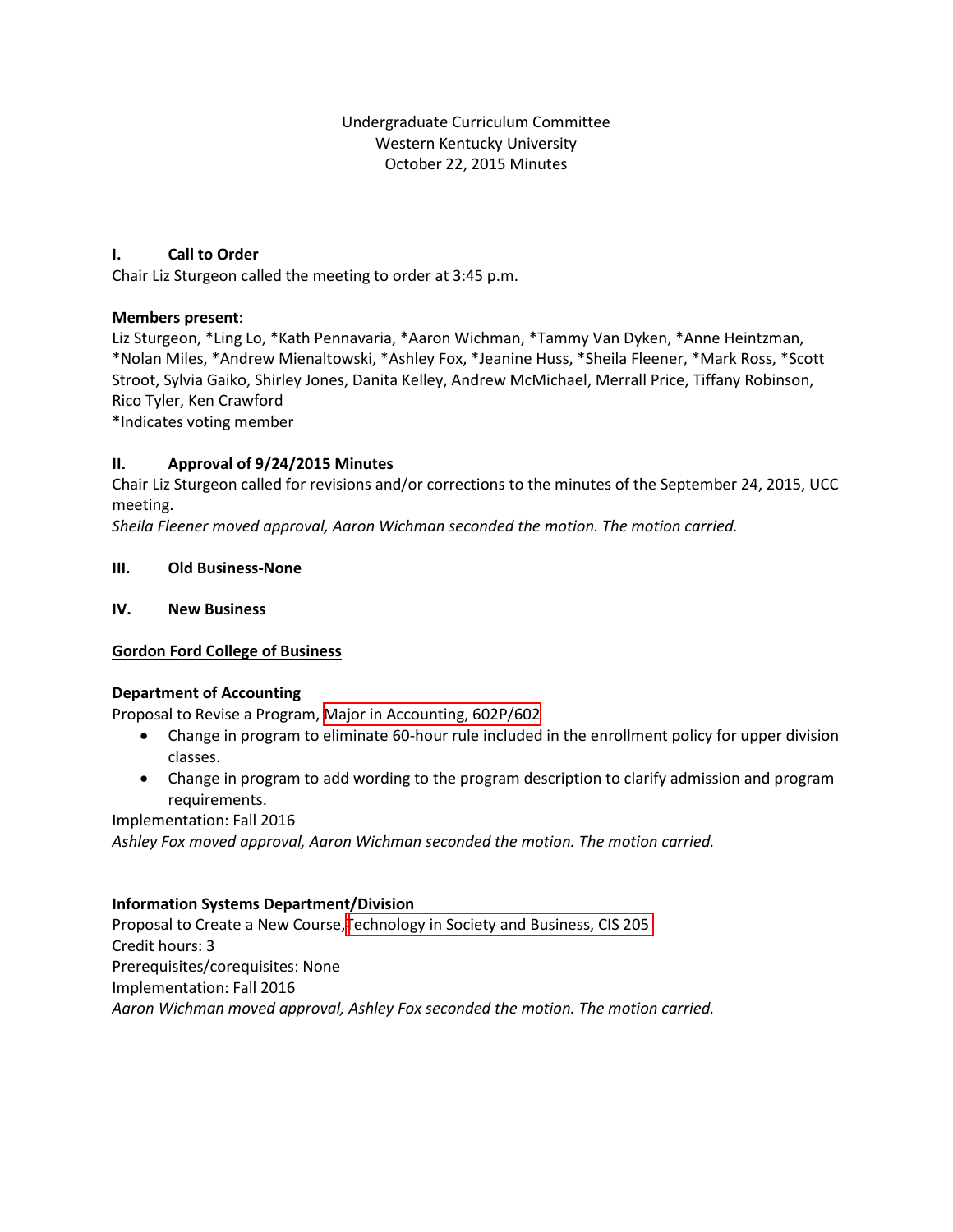#### **College of Education and Behavioral Sciences**

#### **Department of Psychology**

[Revise a Program, 760, Major in Psychology](#page-11-0)

- Added a new course category requirement labelled "Applied Development and Behavior."
- Total credit hours have been increased from 31 to 34 hours.
- Two new concentration options entitled "Sport Psychology" and "Forensic Psychology" have been added.

Implementation: Fall 2016 *\*Friendly amendment. See revised proposal for revision.*

#### **College of Health & Human Services**

#### **Department of Family & Consumer Sciences**

[Proposal to Create a New Course, IDFM 344](#page-15-0) Credit Hours: 3 Prerequisites: IDFM 222 CAD in Human Environment Implementation: Spring 2016 \*Friendly amendment *See revised proposal for revision Ashley Fox moved approval, Aaron Wichman seconded the motion. The motion carried.*

[Proposal to Revise a Program, 531, Interior Design & Fashion Merchandising](#page-18-0) Drop IDFM 151, and add IDFM 344 within the Interior Design concentration. Implementation: Fall 2016 \*Friendly amendment *See revised proposal for revision Andrew Mienaltowski moved approval, Aaron Wichman seconded the motion. The motion carried.*

## **Department of Allied Health**

[Proposal to Revise a Program, 524, Bachelor of Science in Dental Hygiene](#page-25-0) Decreasing the Non-Education Track required designated elective hours from 12-13 hours to the newly proposed 6-7 hours to accommodate Colonnade Program requirements resulting in a decrease in minimum hours to degree from 72 to 66. Implementation: Fall 2016 *Andrew Mienaltowski moved approval, Aaron Wichman seconded the motion. The motion carried.*

## **School of Kinesiology, Recreation and Sport**

[Proposal to Review a Program, 554P/554, Exercise Science](#page-25-0) Eliminating one 3 hour course from admission requirements Adding additional options for an admission requirment Lowering total EXS program admission requirment by 3 hours Changing contact person/information regarding program applications Implementation: Fall 2016 *Andrew Mienaltowski moved approval, Ashley Fox seconded the motion. The motion carried.*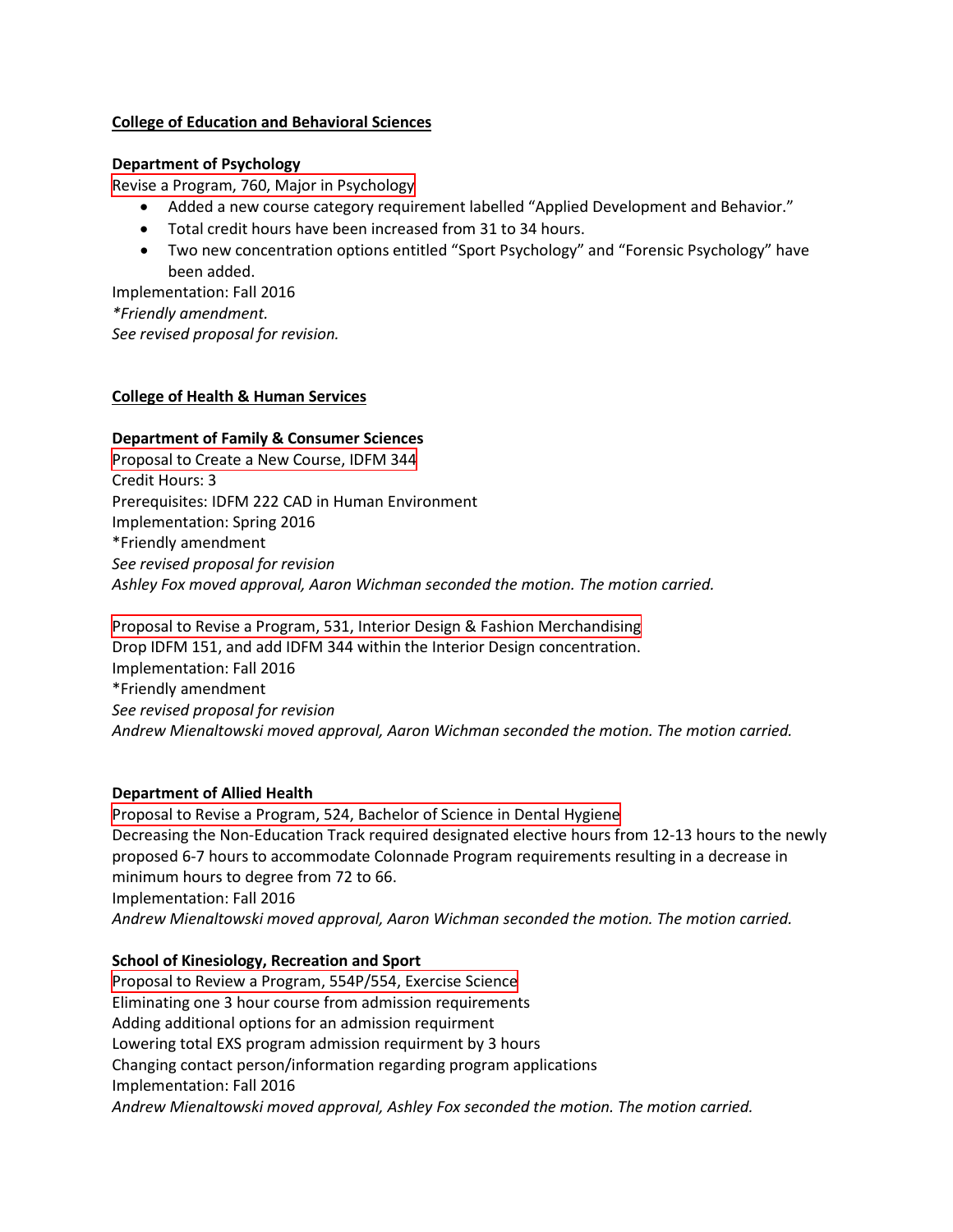#### **University College**

#### **Honors Academy**

Proposal to Revise Course Prerequisites/Corequisites, HON 251 Scott Stroot moved to deny the proposal, Andrew Mienaltowski seconded the motion. The motion did not carry.

#### **V. Academic Policy Subcommittee**

[Proposal to Revise an Academic Policy-UC](#page-29-0) 

• Change the current policy on reverse transfer for students with senior status to be more flexible and transfer-friendly by removing the cap on reverse transfer hours.

Implementation: Spring 2016

\*Friendly amendment

See revised proposal for revision

*Anne Heintzman moved approval, Scott Stroot seconded the motion. The motion carried.*

#### **VI. Report from the Chair**

[Temporary Course Proposal, Thea 323](#page-31-0) Course forwarded to Academic Affairs and Registrar after being posted on the UCC homepage per guidelines. No discussion occured.

The meeting adjourned at 5:00 p.m.

Respectfully submitted, Shirley Jones, Recorder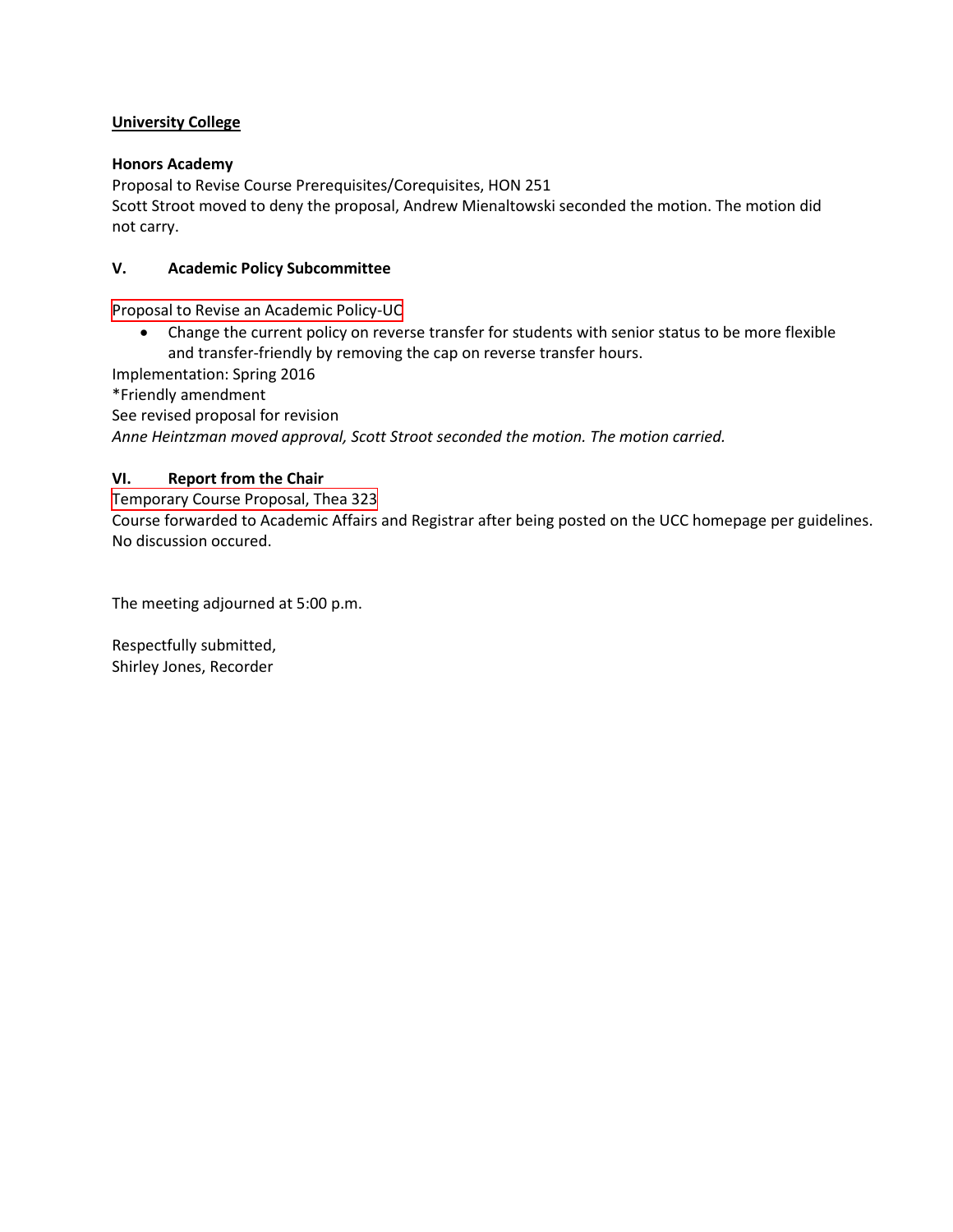## **Gordon Ford College of Business Accounting Department Proposal to Revise a Program (Action Item)**

<span id="page-3-0"></span>Contact Person: Steve Wells, [steve.wells@wku.edu,](mailto:steve.wells@wku.edu) 745-3895

## **1. Identification of Program:**

1.1 Current program reference number: 602P (seeking admission)

602 (officially admitted)

- 1.2 Current program title: Major in Accounting
- 1.3 Credit hours: 73

## **2. Identification of the proposed program changes:**

- Change in program to eliminate 60-hour rule included in the enrollment policy for upper division classes.
- Change in program to add wording to the program description to clarify admission and program requirements.

## **3. Detailed program description:**

| <b>Current Program</b>                      | <b>Proposed Program</b>                     |
|---------------------------------------------|---------------------------------------------|
| <b>Enrollment Policy for Upper-Division</b> | <b>Enrollment Policy for Upper-Division</b> |
| Courses $-$ To enroll in upper-division     | Courses – To enroll in upper-division       |
| business courses, students must have a      | accounting courses, students must have a    |
| minimum of 60 earned hours and a 2.0        | 2.0 overall grade point average. To enroll  |
| overall grade point average. Enrollment in  | in upper-division business courses other    |
| upper-division business courses is limited  | than accounting, students must have a       |
| to a maximum of 12 credit hours for         | minimum of 60 earned hours and a 2.0        |
| students not admitted to one of the         | overall grade point average. Enrollment in  |
| baccalaureate programs in the Gordon Ford   | all upper-division business courses is      |
| College of Business.                        | limited to a maximum of 12 credit hours     |
|                                             | for students not admitted to one of the     |
| Accounting majors should refer to the       | baccalaureate programs in the Gordon Ford   |
| Gordon Ford College of Business             | College of Business.                        |
| introductory section for the requirements   |                                             |
| for being formally admitted to the Gordon   | Accounting majors should refer to the       |
| Ford College of Business, a condition       | Gordon Ford College of Business             |
| which students must satisfy before being    | introductory section for the requirements   |
| admitted to the Accounting Program.         | for being formally admitted to the Gordon   |
|                                             | Ford College of Business, a condition       |
| To gain admission to the Gordon Ford        | which students must satisfy before being    |
| College, students must have:                | admitted to the Accounting Program.         |
| 1. earned a minimum of 60 hours;            |                                             |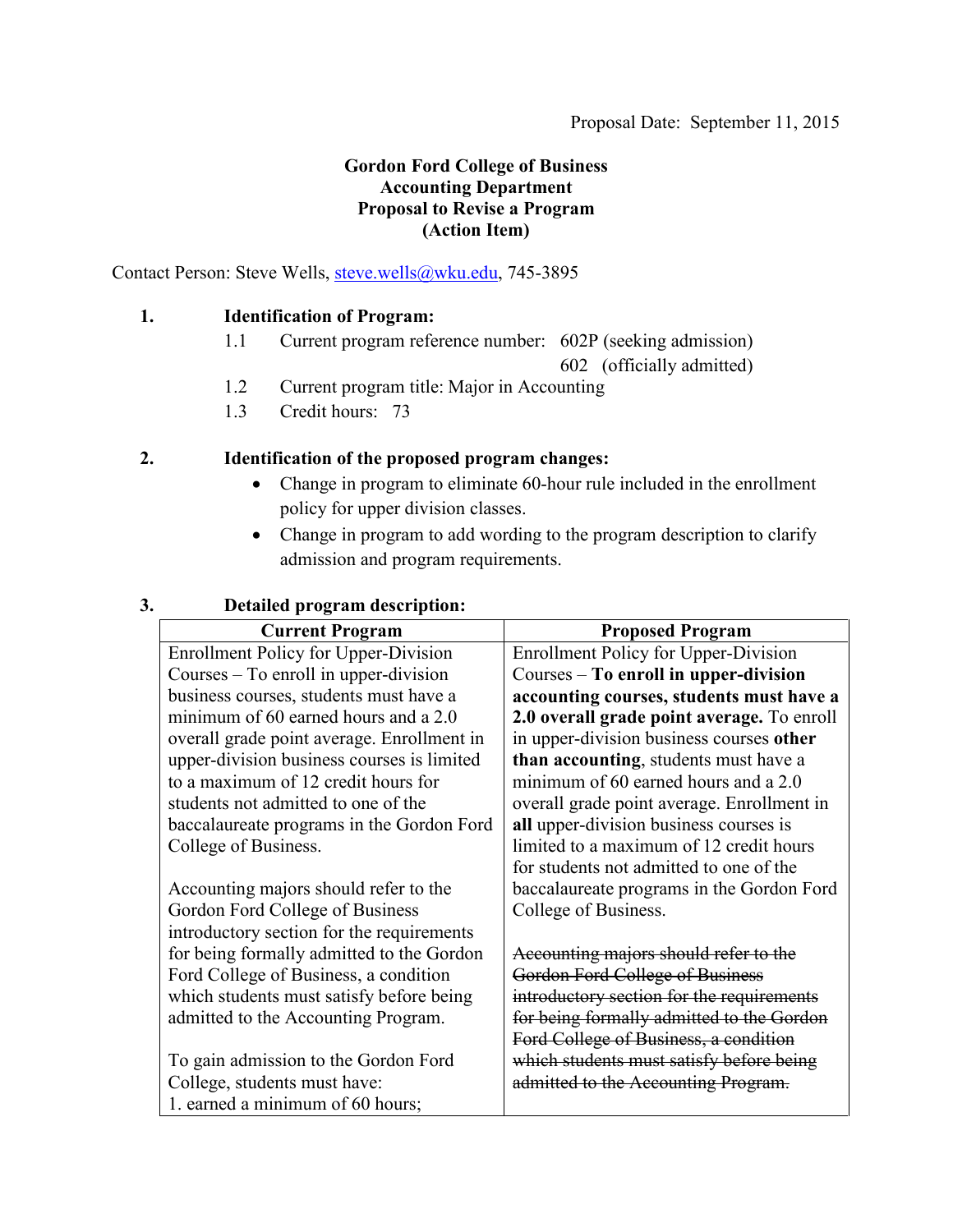| 2. completed ACCT 200 and 201, CIS 141,   | To gain admission to the Gordon Ford        |
|-------------------------------------------|---------------------------------------------|
| ECON 202, 203, and 206, MATH 116 or       | <b>College Accounting Program, students</b> |
| higher, and COMM 145 with a minimum       | must have:                                  |
| grade point average of 2.5 in the courses | 1. earned a minimum of 60 hours;            |
| listed above; and                         | 2. completed ACCT 200 and 201, CIS 141,     |
| 3. a minimum overall GPA of 2.5. Students | ECON 202, 203, and 206, MATH 116 or         |
| with lower than a 2.5 grade point average | higher, and COMM 145 with a minimum         |
| will be allowed to take only those upper- | grade point average of 2.5 in the courses   |
| division courses in the Gordon Ford       | listed above; and                           |
| College of Business they are repeating    | 3. a minimum overall GPA of 2.5. Students   |
| above the 12 hours allowed prior to       | with lower than a 2.5 grade point average   |
| admission.                                | that includes 12 hours of upper-division    |
|                                           | business courses will be allowed to take    |
| Accounting majors must earn a grade of    | only those upper-division courses in the    |
| "C" or better in ACCT 300, 301, 303, 310, | Gordon Ford College of Business they are    |
| and 312 and other courses that are        | repeating above the 12 hours allowed prior  |
| prerequisites for succeeding courses.     | to admission. Repeating a course will not   |
|                                           | be considered to violate the enrollment     |
|                                           | policy restricting upper division courses   |
|                                           | to 12 hours prior to admission.             |
|                                           |                                             |
|                                           | Accounting majors must earn a grade of      |
|                                           | "C" or better in ACCT 300, 301, 303, 310,   |
|                                           | and 312 and other courses that are when     |
|                                           | used as prerequisites for succeeding        |
|                                           | courses.                                    |
|                                           |                                             |
|                                           |                                             |

## **4. Rationale for the proposed program change:**

• Change in program to eliminate 60-hour rule for admittance to upper division classes: When the department began accepting AP course credit to satisfy the ACCT 200 requirement, the college removed the 27-hour prerequisite for enrolling in ACCT 200. Consequently, some students are able to take ACCT 200 and 201 as freshmen if the additional prerequisites are met. The 60-hour rule prevents students from taking the next course(s) in the sequence for up to a full year. The opportunity to take the intermediate-level courses as soon as possible after completing the principles courses (ACCT 200 and 201) is much more beneficial to the learning process than incurring a large gap in the presentation of the material.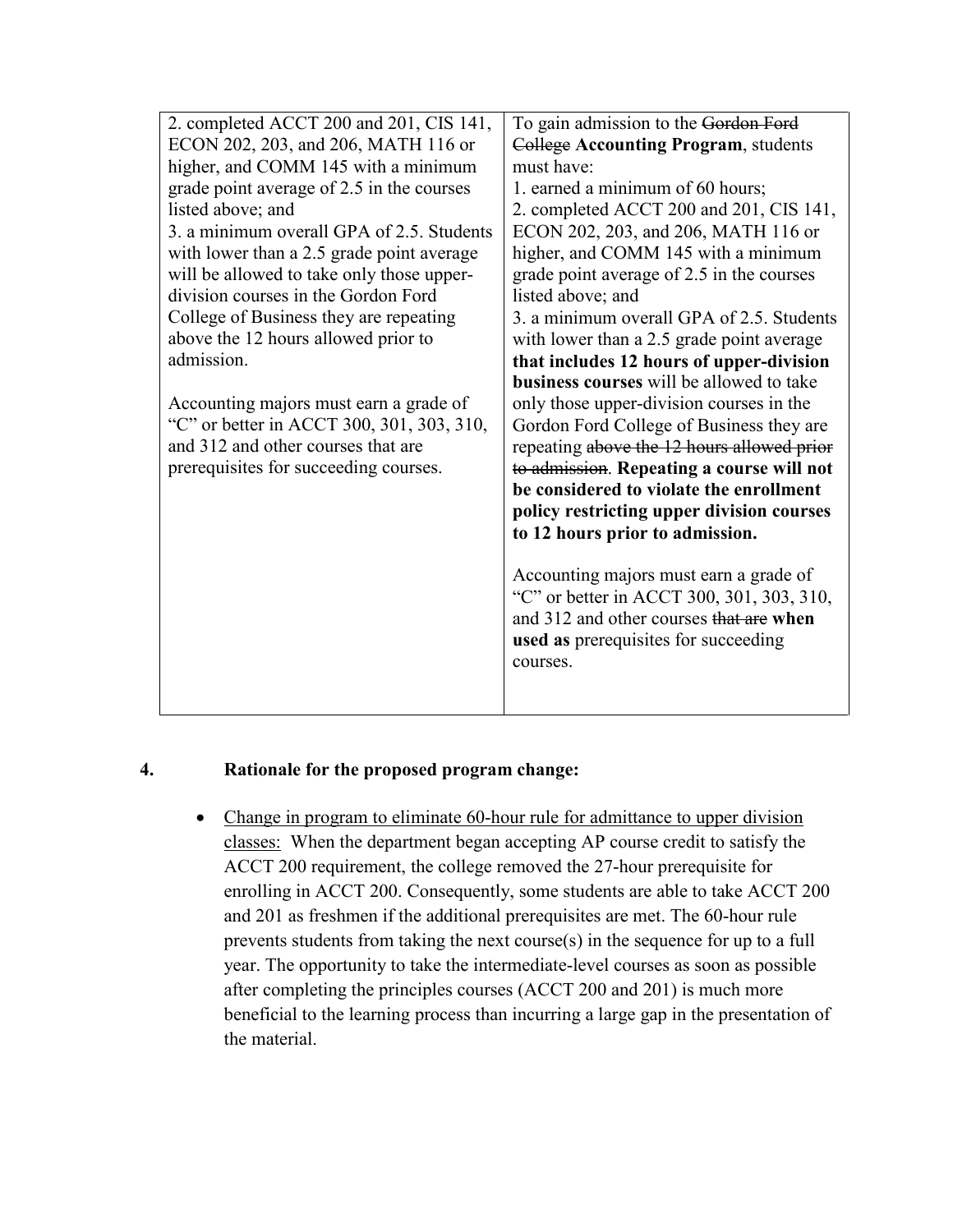• Change in program to add wording to the program description to clarify admission and program requirements for the Accounting major: The current program description requires students to refer to the admission requirements for the Gordon Ford College of Business. Due to a recent policy change in the GFCB, departments now set their own admission requirements for the individual major programs. Other than the removal of the 60-hour rule for enrollment into upperdivision accounting courses, the Accounting Program requirements remain consistent with the enrollment policies and prior admission requirements of the college. The proposed wording removes the reference to GFCB admission standards and includes the information in the departmental program requirements.

The additional explanation regarding students with less than a 2.5 grade point average clarifies a student's ability to repeat upper-division courses in an attempt to raise their GPA without violating the 12-hour rule.

The phrase "when used as" clarifies that a student only needs a grade of C or better in a required course if he or she is taking a subsequent course where that particular required course is a prerequisite.

- **5. Proposed term for implementation and special provisions (if applicable):**  Fall 2016
- **6. Dates of prior committee approvals:**

| Department of Accounting                 | August 19, 2015    |
|------------------------------------------|--------------------|
| <b>GFCB College Curriculum Committee</b> | September 15, 2015 |
| Undergraduate Curriculum Committee       | October 22, 2015   |
| <b>University Senate</b>                 |                    |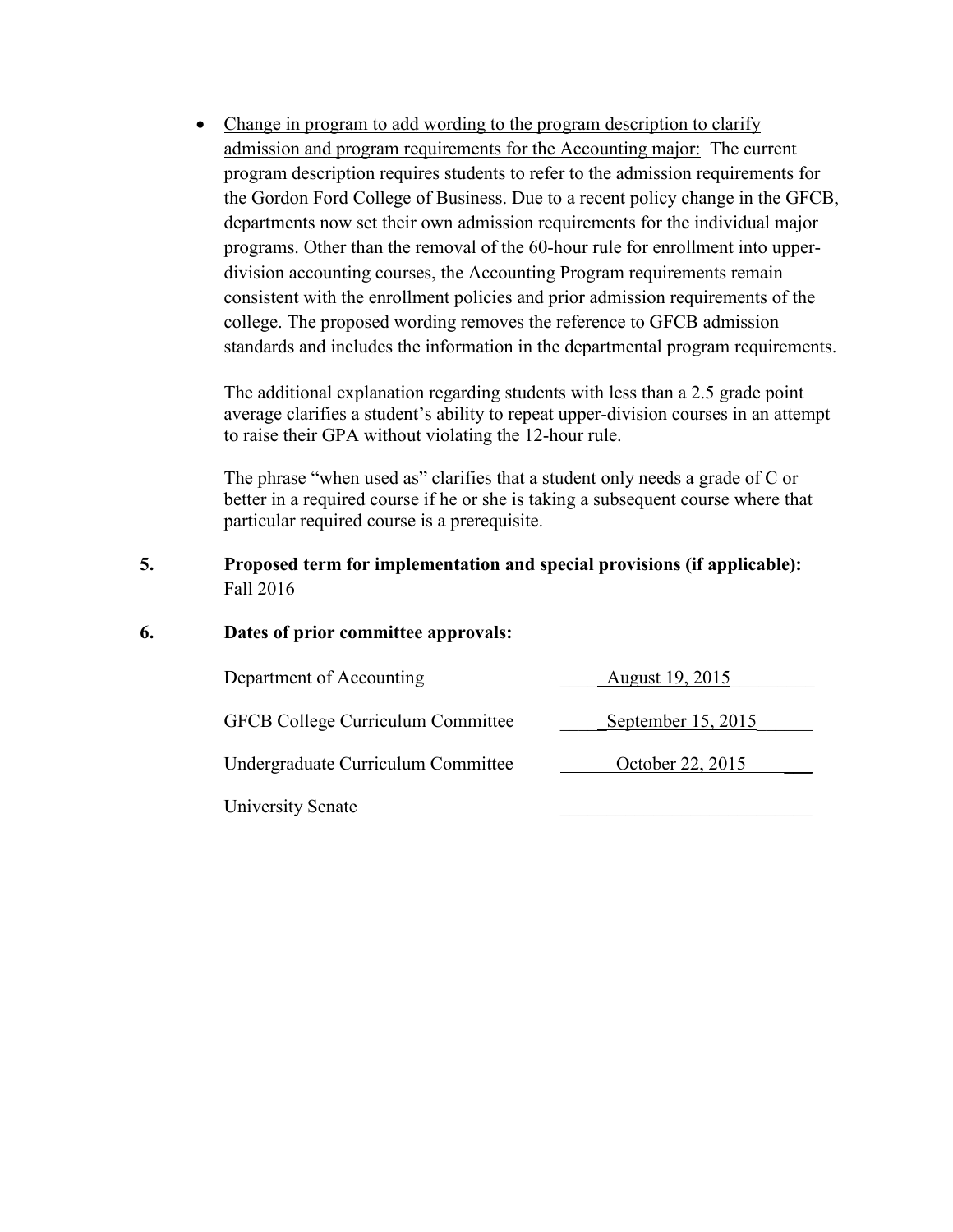## **Gordon Ford College of Business Department of Information Systems Proposal to Create a New Course (Action Item)**

<span id="page-6-0"></span>Contact Person: Mark Ciampa, mark.ciampa@wku.edu, 270/745.8728

## **1. Identification of proposed course:**

- 1.1 Course prefix (subject area) and number: Computer Information Systems (CIS) 205
- 1.2 Course title: Technology in Society and Business
- 1.3 Abbreviated course title: Technology in Society and Business
- 1.4 Credit hours: 3 Variable credit: No
- 1.5 Grade type: Standard letter grade
- 1.6 Prerequisites/corequisites: None
- 1.7 Course catalog listing: Examination of the impact of digital information technology on domestic and international businesses and societies, along with ethical and social impacts on professional and personal decision-making.

## **2. Rationale:**

- 2.1 Reason for developing the proposed course: The advances of digital information technology are continuing to have profound impacts upon business, society, and individuals both at home and abroad. With these advances come many significant questions: Will robots take away jobs? What protections should employees have regarding electronic monitoring by their employers? Should companies be permitted to patent genes? To what extent should a government monitor electronic communications of its citizens? Do video games encourage violent behavior? Is cyberterrorism a credible threat? These and many other ethical, social, and behavioral questions are at the forefront of the impact of technology on business and society. In order to successfully navigate through today's technology environment users need to explore the "pros and cons" of this myriad of questions about the impact of technology. And because different societies approach these questions from different perspectives, it is also important to compare and contrast these views from around the globe. This course is designed to examine digital information technology's impact today and the questions that it raises in businesses and society. Emphasis will be placed on examining both sides of these questions. The ability to understand these issues and use that knowledge will help WKU students become productive, engaged, and socially responsible digital citizens in today's global society.
- 2.2 Projected enrollment in the proposed course: Approximately 30 per semester. Students outside of the department and college are expected to enroll.
- 2.3 Relationship of the proposed course to courses now offered by the department: There are currently no courses related to the impact of technology being offered by the department.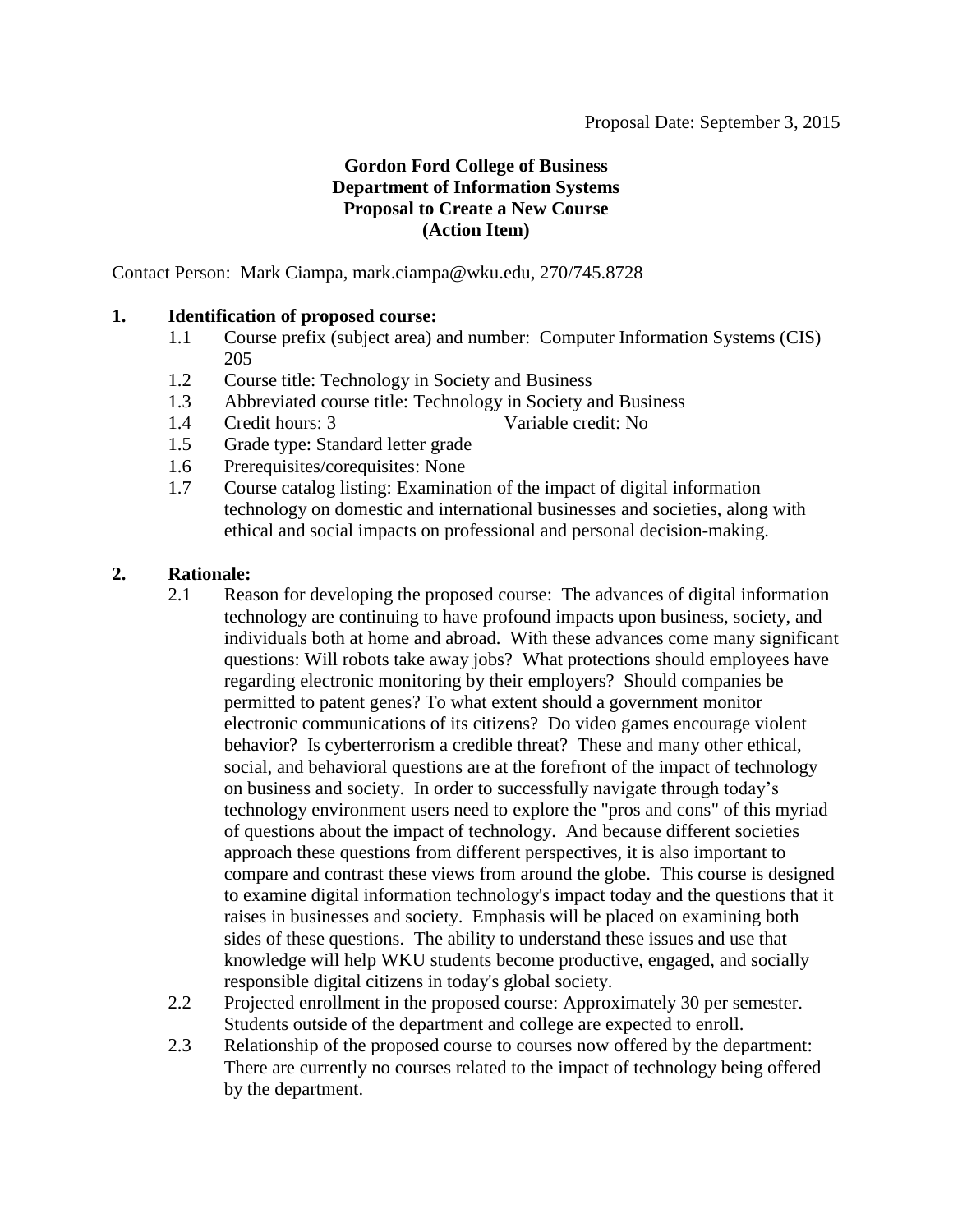2.4 Relationship of the proposed course to courses offered in other departments: AMS 210. TECHNOLOGY AND SOCIETAL IMPACT (3) A study of technology and the west through Great Britain's Industrial Revolution (c. 1850) and the expansion and diffusion of Western Industrial Technology (c. 1850 to present). The course objectives for AMS 210 are: "explain the importance of increasing technological literacy; describe the role and historical impact of technology, its usefulness to an industry or business, and how it affects society; document the core concepts of technology and its primary areas of application; identify the opportunities available in a technological career; and develop and understanding and application of problem solving using the scientific method." AREAS OF OVERLAP: Whereas CIS 205 will also explore how technology affects society and business, none of the other outcomes will be addressed.

#### SJB 101. UNDERSTANDING MEDIA CONTENT, ETHICS AND

TECHNOLOGY (3) Develops a framework to access, analyze, evaluate, and interact with content, audiences and technology in a variety of digital forms. The course objectives for SJB 101 include "an in-depth study of the theoretical foundations and ethical considerations for analyzing mass communication messages, channels, institutions, audiences, and communities. Specific course objectives include: knowing the definitions of convergence digitization , networks and audiences; learning the various ways of convergence of media, computer network, and communications is changing the role of the journalist storyteller understanding the three key elements of media literacy such as media grammar, fragmentation of media channels, and how audiences shaped media content appreciating media ethics, understanding communication law and regulation, and applying these principles to media consumption, production, and distribution habits in the digital age." AREAS OF OVERLAP: None of these outcomes will be addressed in CIS 205.

SOCL 352. TECHNOLOGY, WORK AND SOCIETY. (3) Analysis of technology's impact on work systems, relationships between work and society, and management-worker interaction in varied industrial settings. The outcomes of SOCL 100 are an "analysis of technology's impact on work systems, relationships between work and society, and management-worker interaction in varied industrial settings. SOCL 100 is intended for upper-division enrollees with interest in how technological issues are patterned by social life. Material deals with such topics as the environment, applications of technology in health care, the internet, public policy and technological trends, and others of importance such as global warming and civic engagement on technological issues. Material should appeal to students who have interests in social issues such as environmentalism as well as to students with more interest in modern technologies and future public policy issues such as carbon neutrality." AREAS OF OVERLAP: Whereas CIS 205 will cover work and society it will do so from the business perspective and not the sociological viewpoint. CIS 205 will not cover the environment, global warming, civic engagement, or future public policy issues.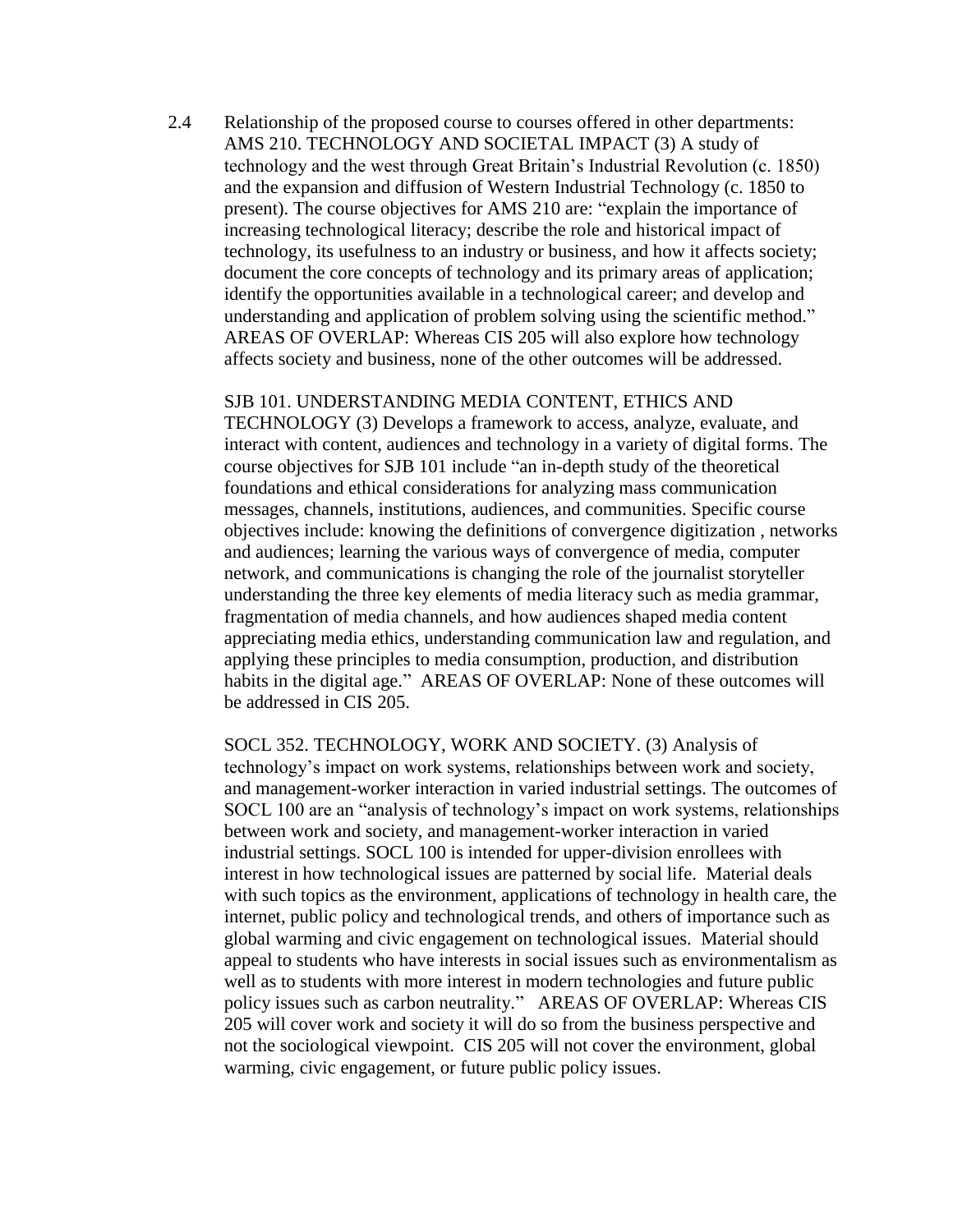- 2.5 Relationship of the proposed course to courses offered in other institutions:
	- Morehead State (IET 600 Impact of Technology)
	- Eastern Illinois University (EIU 4102G Technology and Society)
	- Florida International University (EGN 1033 Technology, Humans and Society)
	- Temple University (CIS 0835.013 Cyberspace, Technology and Society)
	- Framingham State University (CSCI 135 Information Technology and Society)
	- The College of New Jersey (IDS 252 Society, Ethics and Technology)
	- Morrisville State College (STS 101 The Values of Science and Technology)
	- University of Texas (POEC 6353 Industry, Technology and Science Policy)
	- Cornell University (INFO 4240 Designing Technology for Social Impact)
	- Old Dominion University (STEM 307T Technology and Society)
	- De Anza College (CIS 2 Computers and the Internet in Society)
	- Wright State University (CS 1000 Technology and Society)
	- University of Montana (CSCI 315E Computers, Ethics and Society)
	- University of Bridgeport (PRST 204 Social Impact of Technology)

## **3. Discussion of proposed course:**

- 3.1 Schedule type: C
- 3.2 Learning Outcomes: Upon successful completion of this course students should be able to demonstrate the ability to discuss the "pros and cons" of questions that relate to the impact of technology on businesses, societies, and individuals. Student should also be able to compare and contrast these views from other societies around the world by examining technology's impact today and the questions that it raises. Emphasis will be placed on examining both sides of these questions.
- 3.3 Content outline:

A. Impact of Computer Hardware

- a. How Should Business Utilize Technology to Its Highest Impact?
- b. What are the Business Risks of Depending Too Heavily on Technology?
- c. Can Machines Be Conscious?
- d. Should We Reject the Transhumanist Goal of the Enhanced Human Being?
- e. Will Robots Take Your Job?
- B. Impact of the Internet
	- a. Is Employer Monitoring of Employee Social Media Justified?
	- b. What Should Be the Penalty for Businesses to Manipulate Search Engine Optimization?
	- c. Should the Internet Be Neutral?
	- d. Do Social Media Encourage Revolution?
	- e. Does Online Communication Compromise Rights When Anonymous?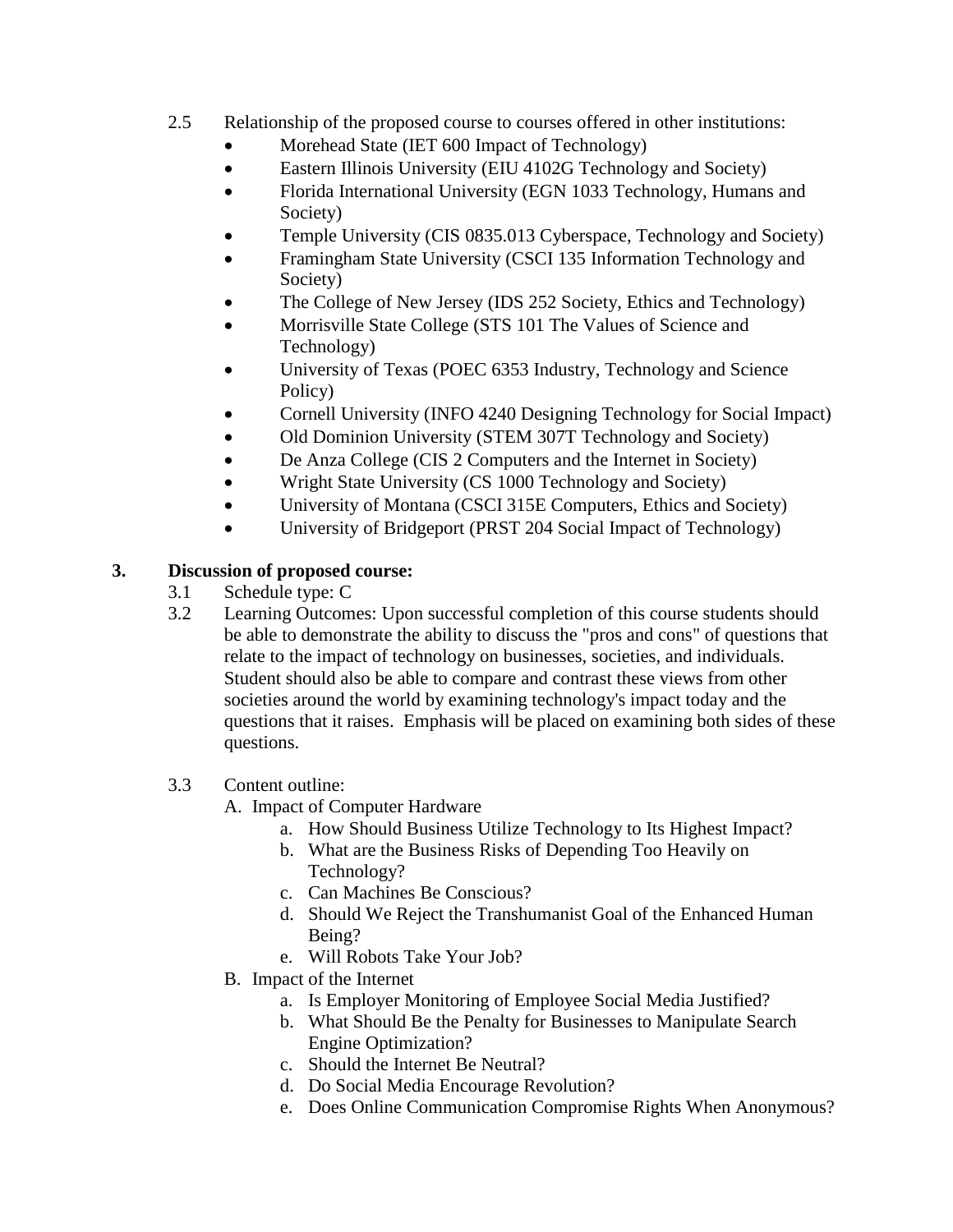- f. Are Online Services Responsible for Increase in Bullying & Harassment?
- g. Are People Better Informed in the Information Society?
- C. Impact of Technology on Privacy, Law, and Ethics
	- a. Do New Business Models Result in Greater Consumer Choice?
	- b. Should Patenting Genes By Businesses Be Understood as Unethical?
	- c. Does Government Internet Surveillance Efforts Threaten Privacy & Civil Rights?
	- d. Is Cyberterrorism a Genuine Threat?
	- e. Do Video Games Encourage Violent Behavior?
	- f. Do Copyright Laws Protect Ownership of Intellectual Property?
- 3.4 Student expectations and requirements: Students are evaluated on their performance on examinations, class projects, and homework assignments.
- 3.5 Tentative texts and course materials:
	- Hjorth, Linda, Eichler, Barbara, Khan, Ahmed, and Morello, John. (2007). Technology and Society: Issue for the 21st Century and Beyond, 3ed. New York, NY: Pearson.
	- Johnson, Deborah, and Wetmore, Jameson. (2008). Technology and Society: Building our Sociotechnical Future. Boston, MA: MIT Press.
	- Quan-Haase, Anabel. (2012). Technology and Society: Social Networks, Work, and Inequality. New York, NY: Oxford University Press.
	- Harrington, Jan. (2008). Technology And Society. Sudbury, MA: Jones and Bartlett.
	- Winston, Morton and Edelbach, Ralph. (2013). Society, Ethics, and Technology. Boston: Cengage Learning.
	- (In addition, current readings from the MIT Sloan Management Review, Harvard Business Review, Wall Street Journal, and similar business-related periodicals and journals will be utilized as appropriate)

## **4. Resources:**

- 4.1 Library resources: See attached Library Resources document.
- 4.2 Computer resources: Students may utilize WKU computer lab resources for additional research.

## **5. Budget implications:**

- 5.1 Proposed method of staffing: Existing faculty will be used.
- 5.2 Special equipment needed: None.
- 5.3 Expendable materials needed: None.
- 5.4 Laboratory materials needed: None.

## **6. Proposed term for implementation: Fall 2016**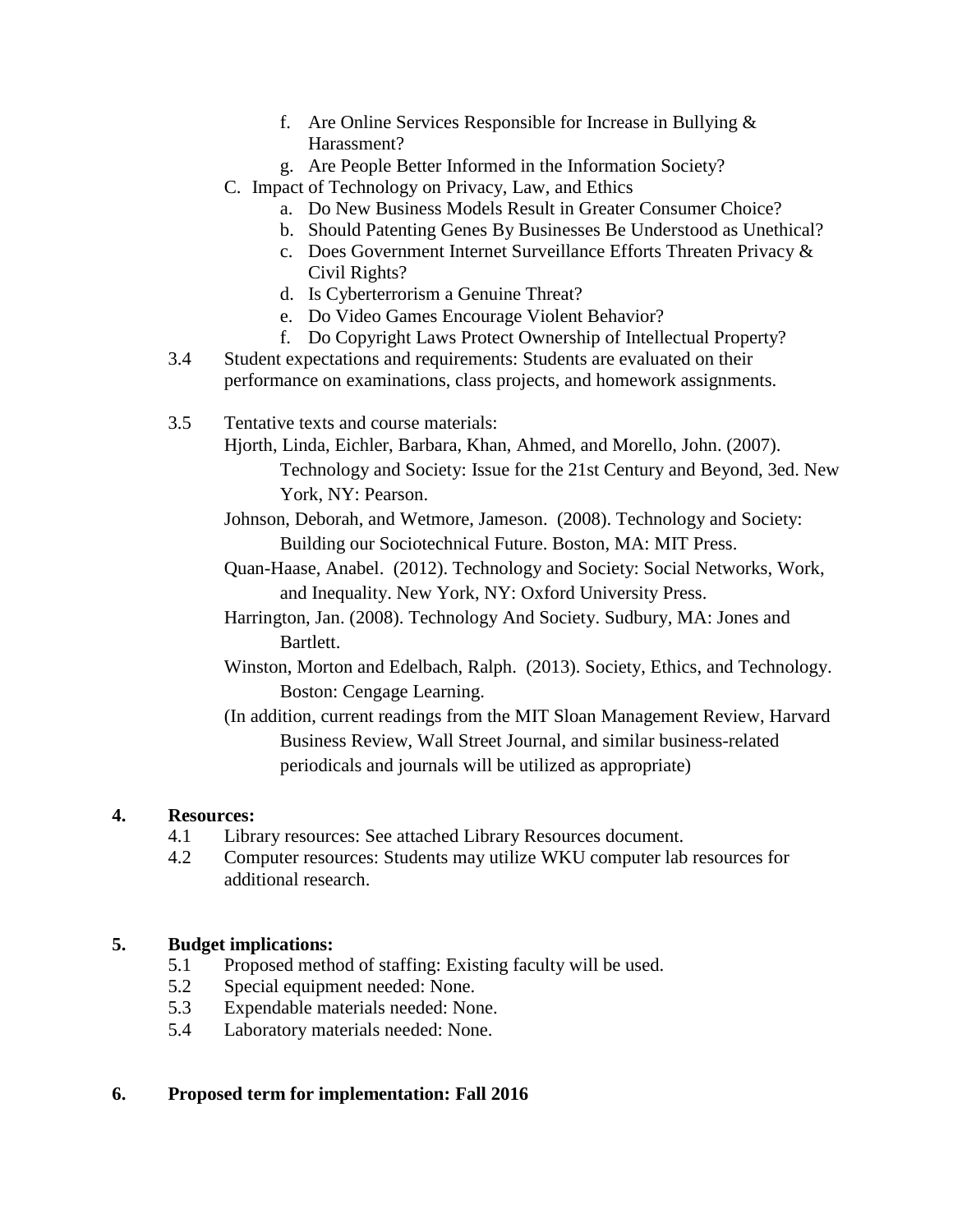# **7. Dates of prior committee approvals:**

| Information Systems Department/Division: | September 10, 2015   |
|------------------------------------------|----------------------|
| <b>GFCoB Curriculum Committee</b>        | September 22, $2015$ |
| Undergraduate Curriculum Committee       | October 22, 2015     |
| <b>University Senate</b>                 |                      |

**Attachment: Library Resources Form**, **Course Inventory Form**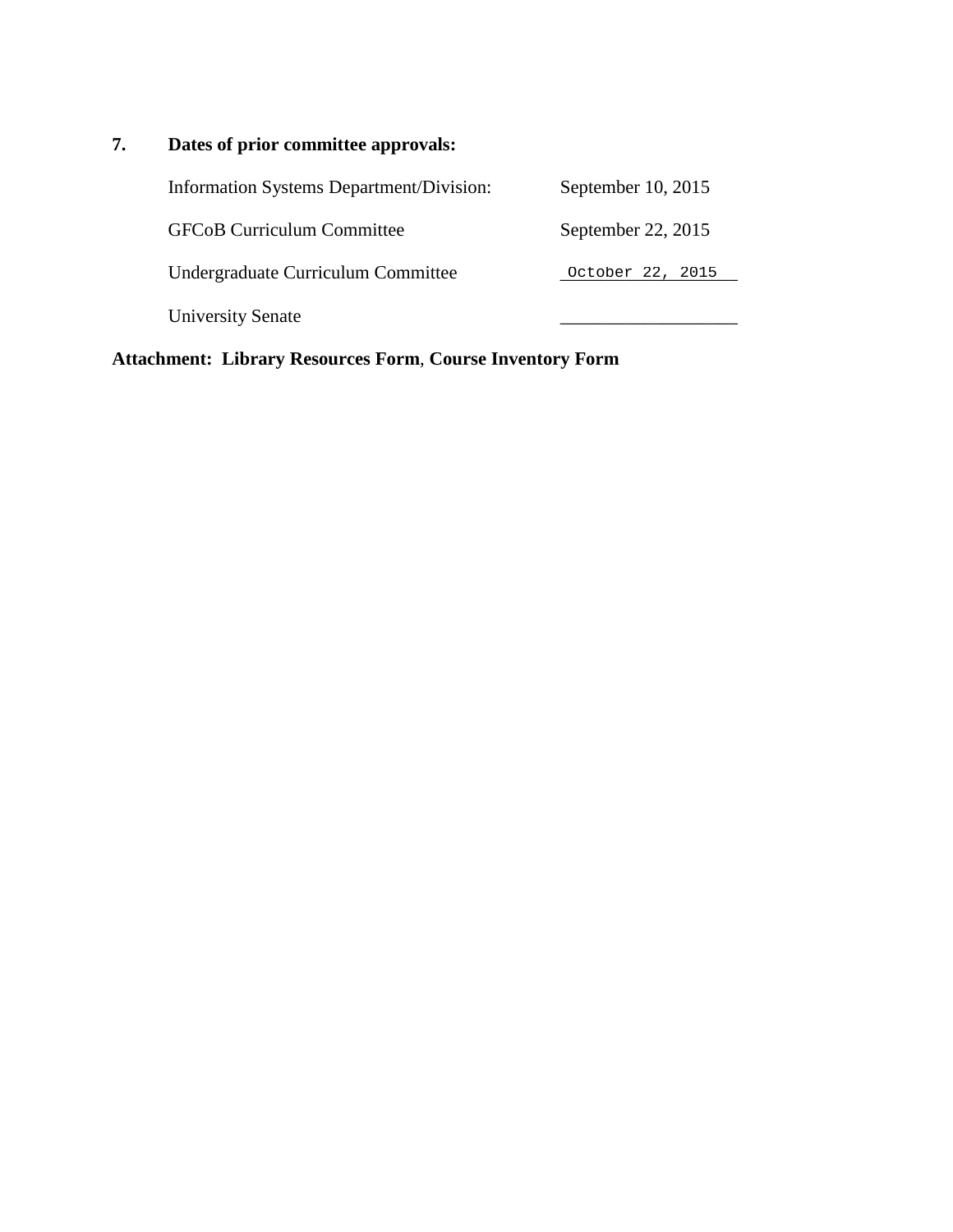#### Proposal Date: 9/18/2015

#### **College Name Department Name Proposal to Revise A Program (Action Item)**

<span id="page-11-0"></span>Contact Person: Steve Wininger[, steven.wininger@wku.edu,](mailto:steven.wininger@wku.edu) 5-4421.

#### **1. Identification of program:**

- 1.1 Current program reference number: 760
- 1.2 Current program title: Major in Psychology
- 1.3 Credit hours: 31

#### **2 Identification of the proposed program changes:**

- 2.1 Added a new course category requirement labelled "Applied Development and Behavior<sup>"</sup>
- 2.2 Total credit hours have been increased from 31 to 34 hours.
- 2.3 Two new concentration options entitled "Sport Psychology" and "Forensic Psychology" have been added.

#### **3 Detailed program description:**

| <b>Current Program</b>                             | Proposed Program                                    |
|----------------------------------------------------|-----------------------------------------------------|
| General Major                                      | General Major                                       |
| The general major in psychology (reference         | The general major in psychology (reference          |
| number 760) requires a minimum of 31 semester      | number 760) requires a minimum of 34 semester       |
| hours and leads to a Bachelor of Arts degree.      | hours and leads to a Bachelor of Arts degree.       |
| A minor or second major is required. At least half | A minor, second major, or the sport psychology      |
| of the program must be in upper division courses   | concentration is required. At least half of the     |
| (numbered 300 or above).                           | program must be in upper division courses           |
|                                                    | (numbered 300 or above).                            |
| Required courses are PSY100 Introduction to        | Required core courses are PSY100 Introduction to    |
| Psychology (3), PSY 210 Research Methods in        | Psychology (3), PSY 210 Research Methods in         |
| Psychology (3), PSY 211 Research Methods in        | Psychology (3), PSY 211 Research Methods in         |
| Psychology Lab (1), PSY 313 Statistics in          | Psychology Lab (1), PSY 313 Statistics in           |
| Psychology (3), and PSY 481 History of             | Psychology (3), and PSY 481 History of              |
| Psychology (3).                                    | Psychology (3).                                     |
| MATH 183 (recommended) or other mathematics        | MATH 183, PHIL 215, or other mathematics            |
| course (excluding MATH 109) that satisfies the     | courses (excluding MATH 109) that satisfy the       |
| mathematics General Education requirement must     | <b>Colonnade Quantitative Reasoning requirement</b> |
| also be completed, as well as the indicated number | must also be completed.                             |
| of hours from each of the following categories.    |                                                     |
|                                                    |                                                     |
| One course from each of the following categories   | One course from each of the following categories    |
| must be taken.                                     | must be taken.                                      |
|                                                    |                                                     |
| Foundations of Behavior: 3 hours                   | <b>Applied Development and Behavior: 3 hours</b>    |
|                                                    |                                                     |
| PSY 331 – Psychology of Learning (3)               | <b>PSY 220 Introduction to Lifespan</b>             |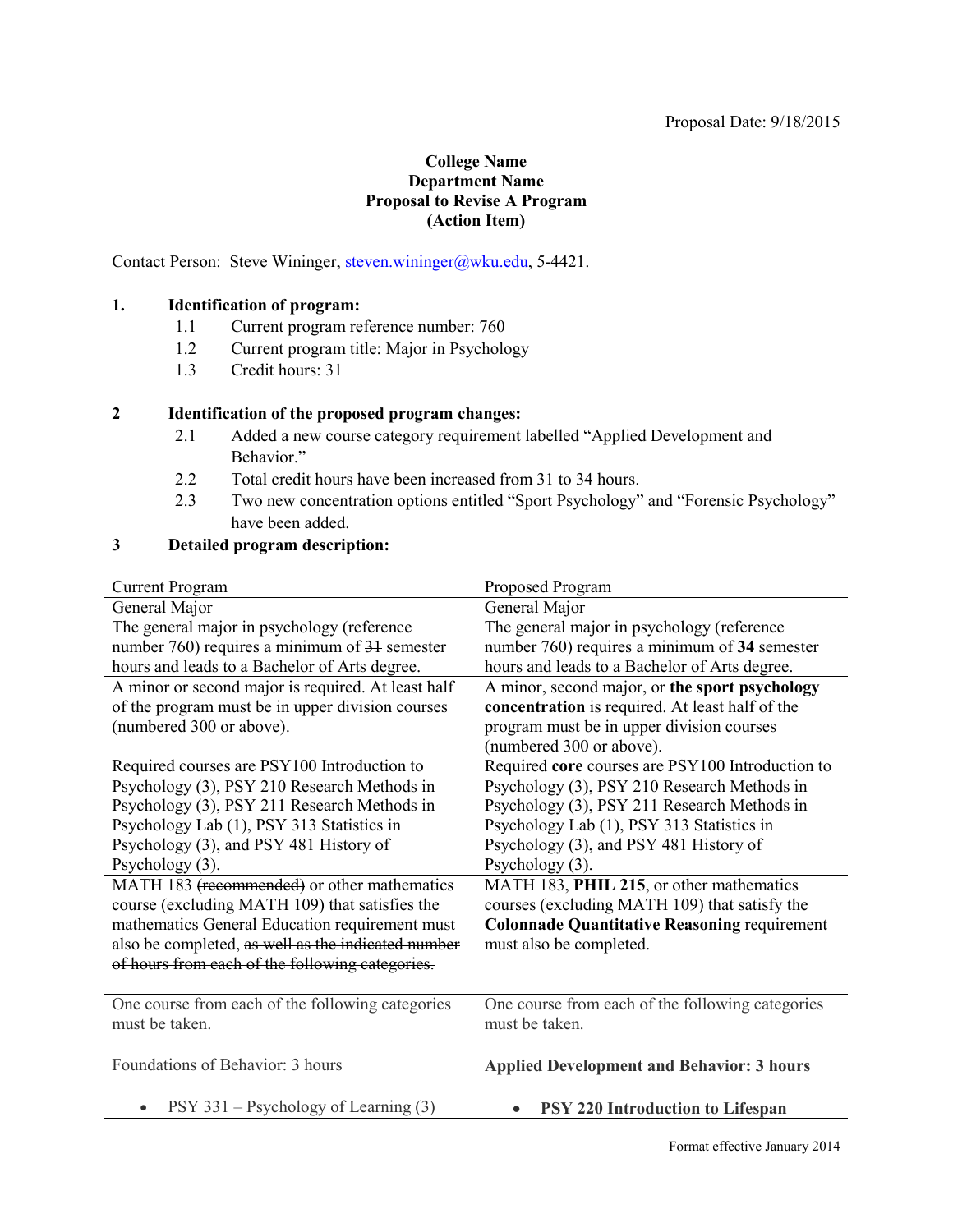| PSYS 333 – Cognitive Psychology (3)<br>$\bullet$                                                 | <b>Developmental Psychology (3)</b>                                                                             |
|--------------------------------------------------------------------------------------------------|-----------------------------------------------------------------------------------------------------------------|
| PSYS 363 - Psychology of Sensation and                                                           | PSY 422 Adolescent Psychology (3)<br>$\bullet$                                                                  |
| Perception (3)                                                                                   | FACS 191 Child Development (3)<br>$\bullet$                                                                     |
| PSY 412 – Psychology of Motivation and<br>$\bullet$                                              | <b>GERO 100 Introduction to the Aging</b><br>$\bullet$                                                          |
| Emotion $(3)$                                                                                    | <b>Experience (3)</b>                                                                                           |
| PSY 422 - Adolescent Psychology (3)                                                              |                                                                                                                 |
| PSY 436 – Applied Cognitive Psychology<br>$\bullet$                                              | Foundations of Behavior: 3 hours                                                                                |
| (3)                                                                                              |                                                                                                                 |
| PSYS 450 – Introduction to Personality<br>$\bullet$<br>Theories (3)                              | PSY 331 – Psychology of Learning (3)<br>$\bullet$<br>PSYS 333 – Cognitive Psychology (3)<br>$\bullet$           |
| Group Behavior: 3 hours                                                                          | PSYS 363 – Psychology of Sensation and<br>$\bullet$<br>Perception (3)<br>PSY 412 – Psychology of Motivation and |
| PSY 350 - Social Psychology (3)                                                                  | $\bullet$<br>Emotion $(3)$                                                                                      |
| PSY 355 - Cross-Cultural Psychology (3)<br>$\bullet$                                             | PSY 436 - Applied Cognitive Psychology<br>$\bullet$                                                             |
| PSYS 370 - Industrial/Organizational<br>$\bullet$                                                | (3)                                                                                                             |
| Psychology (3)                                                                                   | PSYS 450 - Introduction to Personality<br>$\bullet$                                                             |
| PSY 371 – Psychology of Sales (3)<br>$\bullet$<br>$PSY470 - Psychology$ and Law (3)<br>$\bullet$ | Theories $(3)$                                                                                                  |
|                                                                                                  | Group Behavior: 3 hours                                                                                         |
| Behavioral Change: 3 hours                                                                       |                                                                                                                 |
| PSY 340 – Sport Psychology (3)<br>$\bullet$                                                      | PSY 350 – Social Psychology (3)<br>$\bullet$<br>PSY 355 – Cross-Cultural Psychology (3)<br>$\bullet$            |
| PSY 440 - Abnormal Psychology (3)<br>$\bullet$                                                   | PSYS 370 - Industrial/Organizational<br>$\bullet$                                                               |
| PSY 442 - Beginning Skills in<br>$\bullet$                                                       | Psychology (3)                                                                                                  |
| Psychological Interviewing (3)                                                                   | PSY 371 – Psychology of Sales (3)<br>$\bullet$                                                                  |
| PSY 443 – Behavior Modification (3)<br>$\bullet$                                                 | $PSY 470 - Psychology$ and Law (3)<br>$\bullet$                                                                 |
| PSY 445 – Introduction to Clinical Practice<br>$\bullet$                                         |                                                                                                                 |
| in Psychology $(3)$                                                                              | Behavioral Change: 3 hours                                                                                      |
|                                                                                                  |                                                                                                                 |
|                                                                                                  | PSY 340 – Sport Psychology (3)<br>$\bullet$                                                                     |
|                                                                                                  | PSY 440 - Abnormal Psychology (3)<br>$\bullet$                                                                  |
|                                                                                                  | PSY 442 – Beginning Skills in<br>$\bullet$                                                                      |
|                                                                                                  | Psychological Interviewing (3)                                                                                  |
|                                                                                                  | PSY 443 – Behavior Modification (3)                                                                             |
|                                                                                                  | PSY 445 – Introduction to Clinical Practice                                                                     |
|                                                                                                  | in Psychology $(3)$                                                                                             |
|                                                                                                  |                                                                                                                 |
| Psychology Electives: 9 hours (at least 6 hours in                                               |                                                                                                                 |
| courses numbered 300 or above in PSY or PSYS                                                     | No changes to this section.                                                                                     |
| with the exception of PSY175 or PSY310)                                                          |                                                                                                                 |
| The Psychology General Major is restricted to                                                    |                                                                                                                 |
| students with minimum composite ACT of 20 (or                                                    | No changes to this section.                                                                                     |
| equivalent SAT) or a minimum cumulative GPA of                                                   |                                                                                                                 |
| 2.5 after 30 plus hours.                                                                         |                                                                                                                 |
|                                                                                                  | In addition to the option of majoring in                                                                        |
|                                                                                                  | psychology and choosing a minor or second                                                                       |
|                                                                                                  | major, students may also declare the sport                                                                      |
|                                                                                                  | psychology concentration which does not                                                                         |
|                                                                                                  | require an additional minor or second major.                                                                    |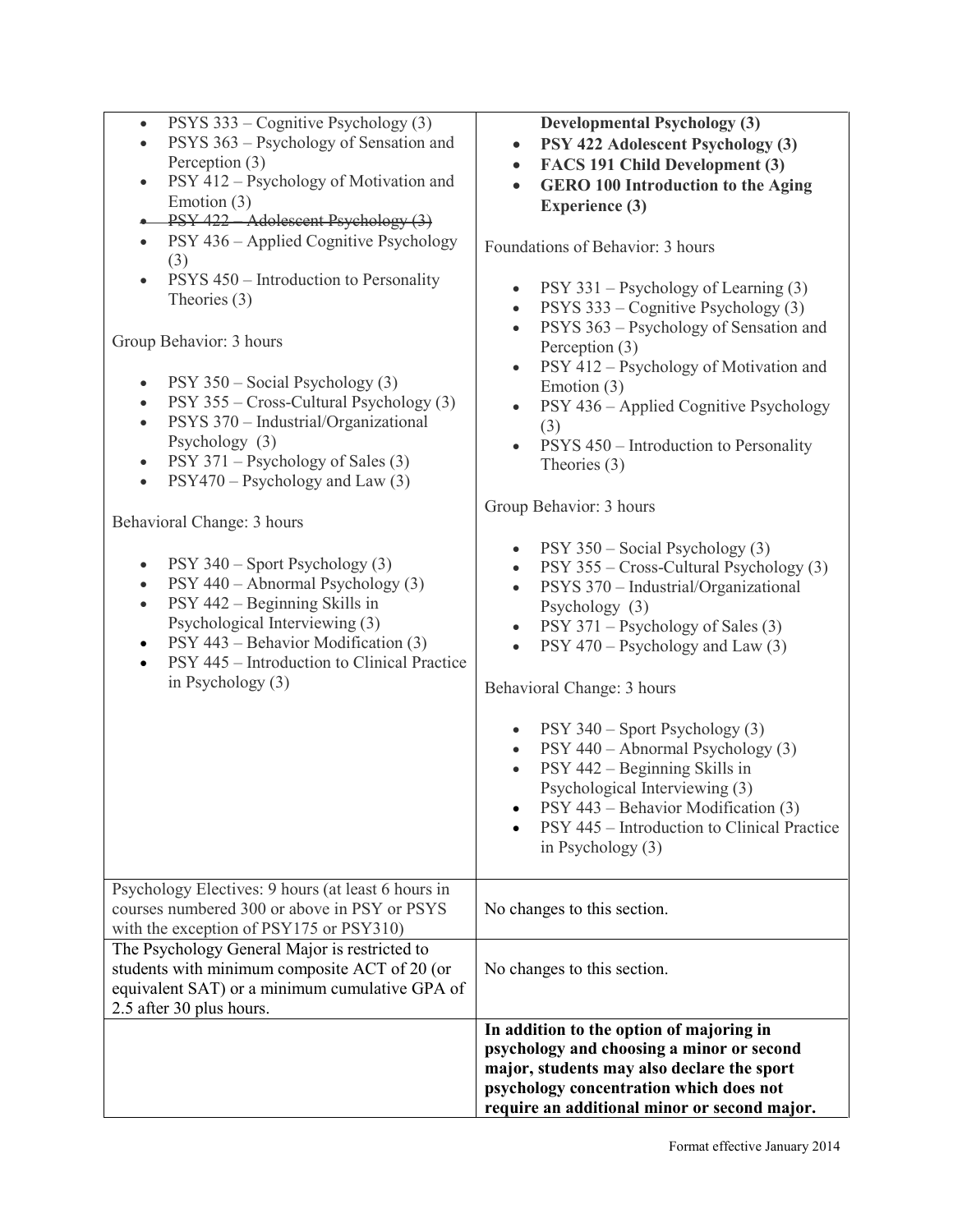| <b>Sport Psychology Concentration</b>                                                                                                                                                                                                                                               |
|-------------------------------------------------------------------------------------------------------------------------------------------------------------------------------------------------------------------------------------------------------------------------------------|
| <b>Required Psychology Major Courses</b><br>-Core courses (13 hours): PSY 100, 210, 211,<br>313, and 481.<br>-Category courses (12): Applied Development<br>and Behavior, Foundations of Behavior, Group<br>Behavior, and Behavioral Change.                                        |
| <b>Required Psychology Concentration Courses</b><br>(Concentration courses may not be counted as<br>category courses)<br>-PSY 340 Sport Psychology (3)<br>-PSY 412 Psychology of Motivation and<br>Emotion (3)<br>-PSY 440 Abnormal Psychology (3)                                  |
| <b>Other Courses</b><br>-BIOL 131 Human Anatomy & Physiology (4);<br><b>Colonnade E-NS with lab</b><br>-PE 122 Foundations of Kinesiology (3)<br>-PE 311 Exercise Physiology (3)<br>-PE 313 Motor Development (3)<br>-HMD 211 Human Nutrition (3); Colonnade K-<br><b>SC</b>        |
| -HMD 364 Sports Nutrition (3)<br>Total hours required for concentration $= 53$                                                                                                                                                                                                      |
| <b>Forensic Psychology Concentration</b>                                                                                                                                                                                                                                            |
| <b>Required Psychology Major Courses</b><br>-Core courses (13 hours): PSY 100, 210, 211,<br>313, and 481.<br>-Category courses (12): Applied Development<br>and Behavior (PSY 422 recommended),<br><b>Foundations of Behavior, Group Behavior, and</b><br><b>Behavioral Change.</b> |
| <b>Required Psychology Concentration Courses (9)</b><br>(Concentration courses may not be counted as<br>category courses)<br>-PSY 350 Social Psychology (3)<br>-PSY 440 Abnormal Psychology (3)<br>-PSY 470 Psychology and Law (3)                                                  |
| <b>Restricted Elective Courses from Other</b><br>Departments (6) (Choose two)<br>-CRIM 101 Intro to Criminal Justice (3);<br>(Colonnade E-SB)                                                                                                                                       |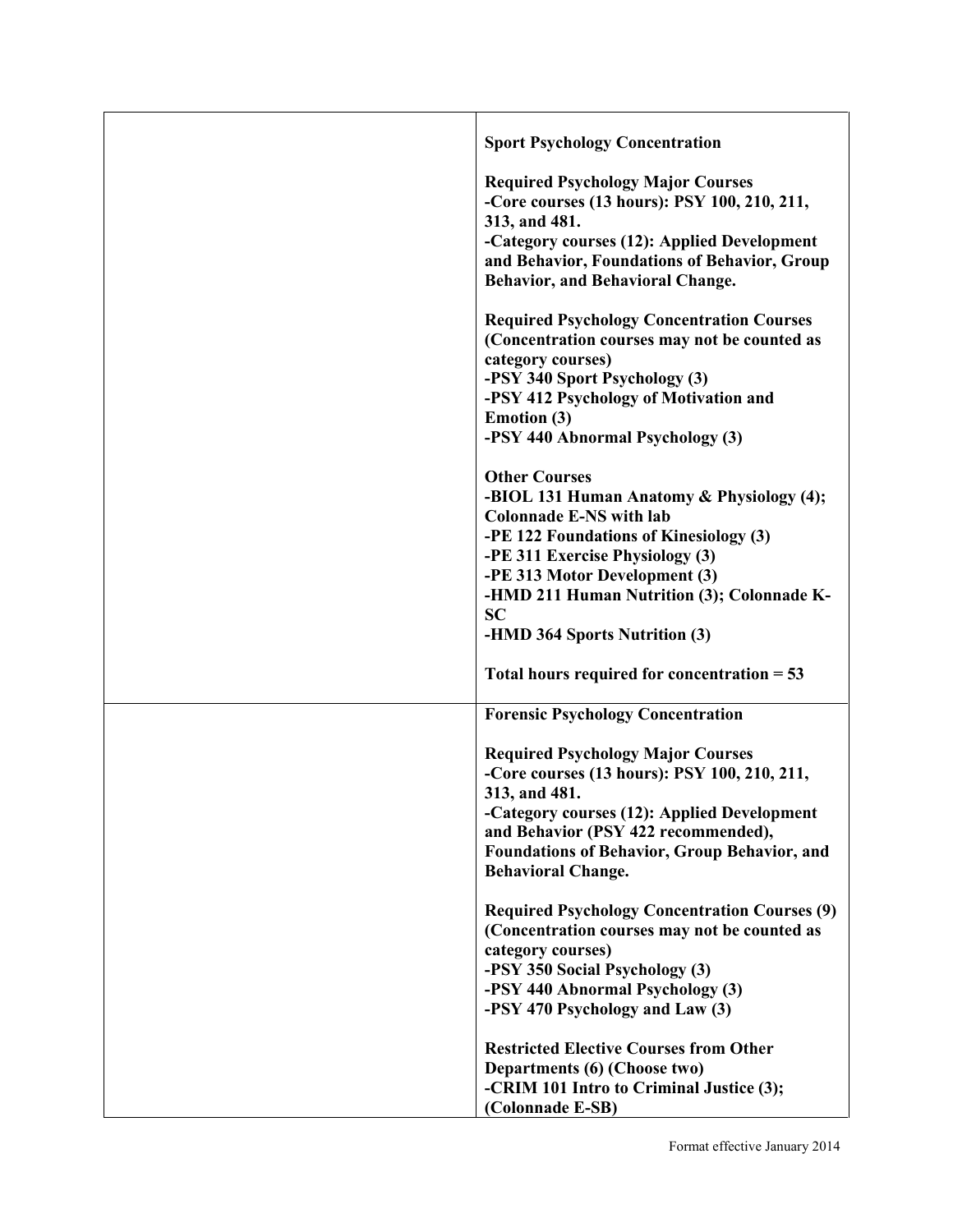| -CRIM 456 Homicide and Serial Homicide (3)<br>-PHIL 211 Why are Bad People Bad (3);<br>(Colonnade K-SC)<br>-PS 220 Judicial Process (3); (Colonnade K-SY) |
|-----------------------------------------------------------------------------------------------------------------------------------------------------------|
| Total hours required for concentration $= 40$                                                                                                             |

## **4. Rationale for the proposed program change:**

- 4.1. Adding the new course category of Applied Development and Behavior adheres more closely to APA's suggested guidelines for undergraduate curriculum content. Additionally, we have observed that some of our majors have career goals that involve working with or understanding individuals in specific areas of the lifespan. The addition of this category will allow them to further focus on these interests as they pursue their major.
- 4.2. The addition of the new course category moves our required hours from 31 to 34.
- 4.3. Two of the more popular specialties within psychology are sport psychology and forensic psychology. We are often asked by visiting potential students about these two areas. None of the other colleges or universities in the state of Kentucky offer an undergraduate program in sport psychology and only EKU offers a concentration in Forensic Psychology. We feel that these concentrations will help attract more students to WKU and provide more depth in popular specialties within psychology. Another positive aspect of these concentrations is that they expose our students to related subject areas that are an integral part of each specialization.

## **5. Proposed term for implementation and special provisions (if applicable):** Fall 2016

#### **6. Dates of prior committee approvals:**

| Department/ Unit                               | 9/18/2015  |
|------------------------------------------------|------------|
| College Curriculum Committee                   | 10/6/2015  |
| Professional Education Council (if applicable) | N/A        |
| Undergraduate Curriculum Committee             | 10/22/2015 |
| University Senate                              |            |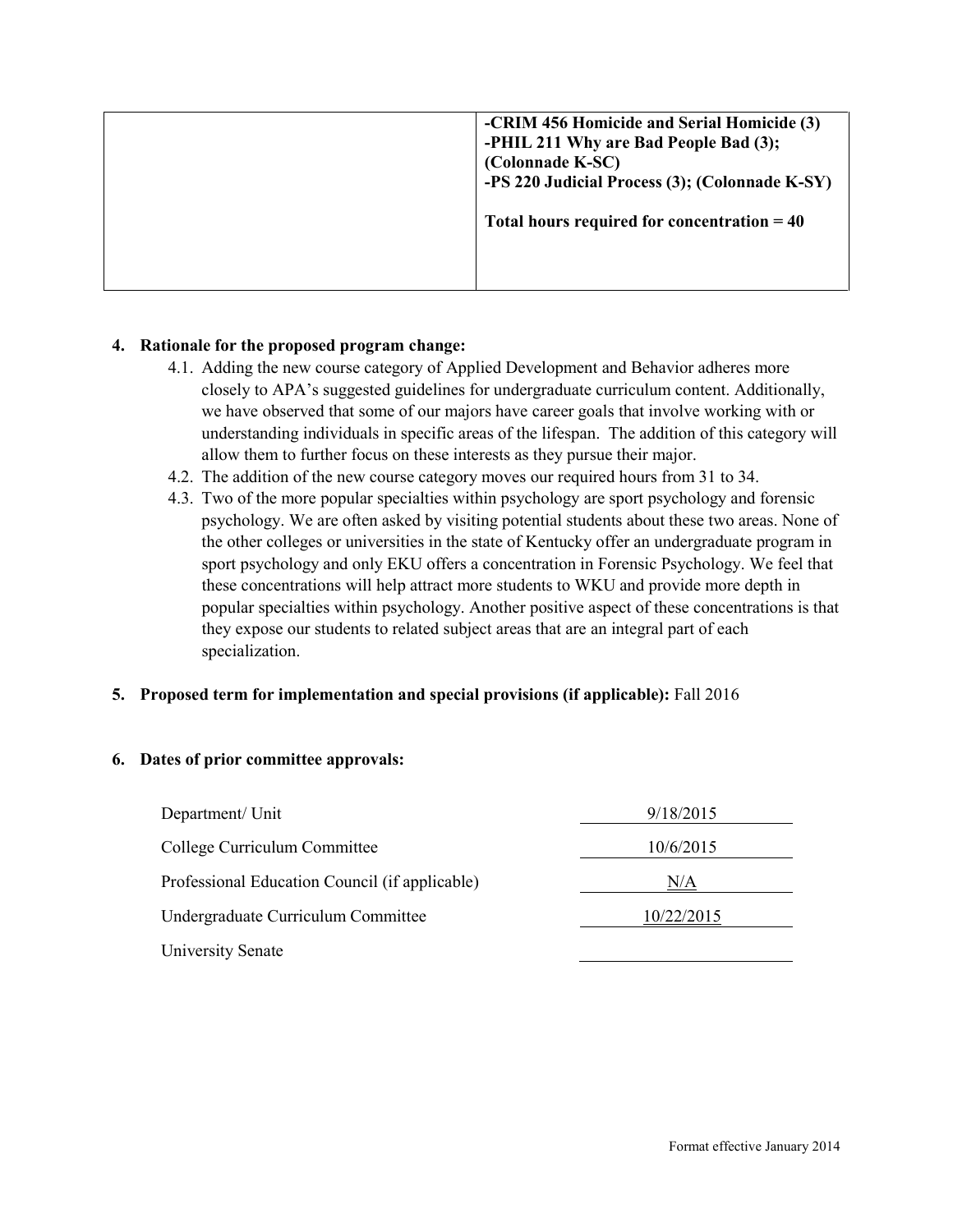## **College of Health & Human Services Family & Consumer Sciences Proposal to Create a New Course (Action Item)**

<span id="page-15-0"></span>Contact Person: Sheila S. Flener, sheila.flener@wku.edu, 745-4105

#### **1. Identification of proposed course:**

- 1.1 Course prefix and number: IDFM 344
- 1.2 Course title: Digital Rendering for Interiors
- 1.3 Abbreviated course title: Digital Rendering for Interiors
- 1.4 Credit hours: 3 Variable credit No
- 1.5 Grade type: standard letter grade
- 1.6 Prerequisites: IDFM 222 CAD in Human Environment
- 1.7 Course description: Introduction to computer-aided 3-D modeling using AutoCAD and 20/20 CAP Design Studio software plug-in. Computer-aided visual communication techniques will be introduced as tools in the design/problem-solving process.

#### **2. Rationale:**

- 2.1 The course will allow students to focus on 3-D structures in interior design.
- 2.2 Projected enrollment in the proposed course: 15 to 18 students per semester.
- 2.3 Relationship of the proposed course to courses now offered by the department: 3 dimensional drawing and rendering are a component of several studios. Creation of this course will allow students to focus on skills needed to be successful in these studio courses.
- 2.4 Relationship of the proposed course to courses offered in other departments: Architecture and Manufacturing Sciences offers a rendering course for architecture students using sketch-up instead of AutoCAD (AMS 251 3D Modeling and Imaging). This course would focus on AutoCAD and 20/20 CAP Design Studio software plug-in skills needed to produce interior renderings.
- 2.5 Relationship of the proposed course to courses offered in other institutions:

| University                            | <b>Rendering Course</b> |
|---------------------------------------|-------------------------|
| Appalachian State University          | N <sub>0</sub>          |
| <b>Ball State University</b>          | Yes                     |
| <b>Bowling Green State University</b> | Yes                     |
| Central Michigan University           | N <sub>0</sub>          |
| East Carolina University              | N <sub>o</sub>          |
| East Tennessee University             | N <sub>0</sub>          |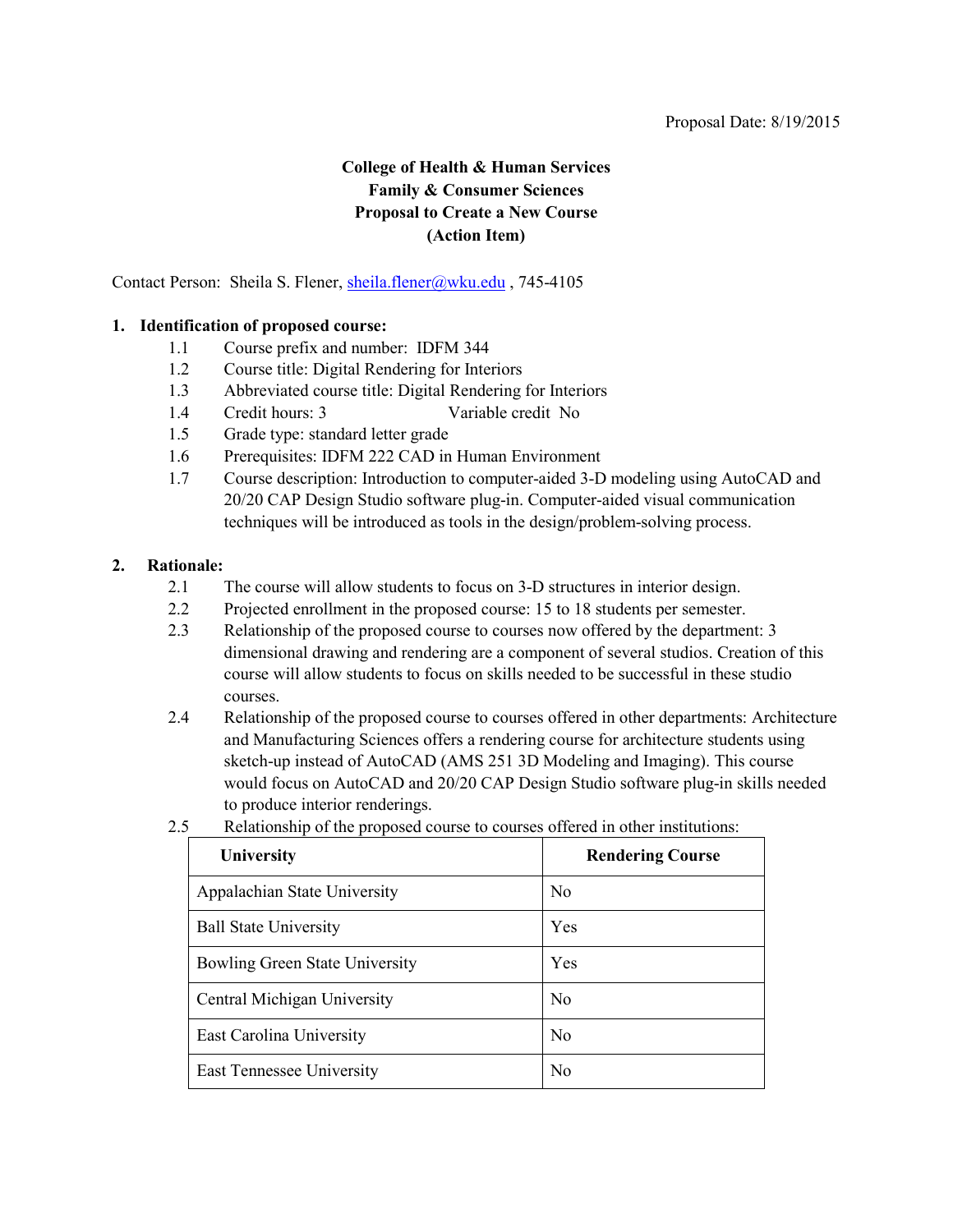| Florida Atlantic University             | No Interiors Program |
|-----------------------------------------|----------------------|
| Illinois State University               | Yes                  |
| Indiana State University                | <b>Yes</b>           |
| James Madison University                | Yes                  |
| Middle Tennessee State University       | Yes                  |
| Northern Illinois University            | No Interiors Program |
| Ohio University                         | N <sub>0</sub>       |
| <b>Towson University</b>                | No Interiors Program |
| University of North Carolina-Charlotte  | N <sub>0</sub>       |
| University of North Carolina-Greensboro | No                   |
| University of South Alabama             | No Interiors Program |
| University of Southern Mississippi      | Yes                  |

#### **3. Discussion of proposed course:**

- 3.1 Schedule type: A—Applied Learning
- 3.2 Learning Outcomes:
	- Student will be able to:
		- Define and maintain user-defined coordinate systems to aid in the construction of 3D interior design models showing furniture, finishes and equipment.
	- Create and edit 2D interior walls, floors, ceilings and furniture regions and convert them to 3D models
	- Use a variety of 3D interior display techniques to aid client understanding of interior space
	- Create 3D interior objects using a variety of techniques used in interior modeling
	- Render a 3D interior design model with a variety of lights and material and finish selection
	- Create 2D and 3D drawings furniture schedules, and network/pathway files to order interior design furniture
- 3.3 Content outline:
	- Introduction to 3D user interface in AutoCAD
	- Introduction to basic create tools and applications
	- Use of solid editing tools
	- Creation of various 3d models
	- Assigning materials & textures to models
	- Rendering in AutoCAD
	- 3D plotting & layout in AutoCAD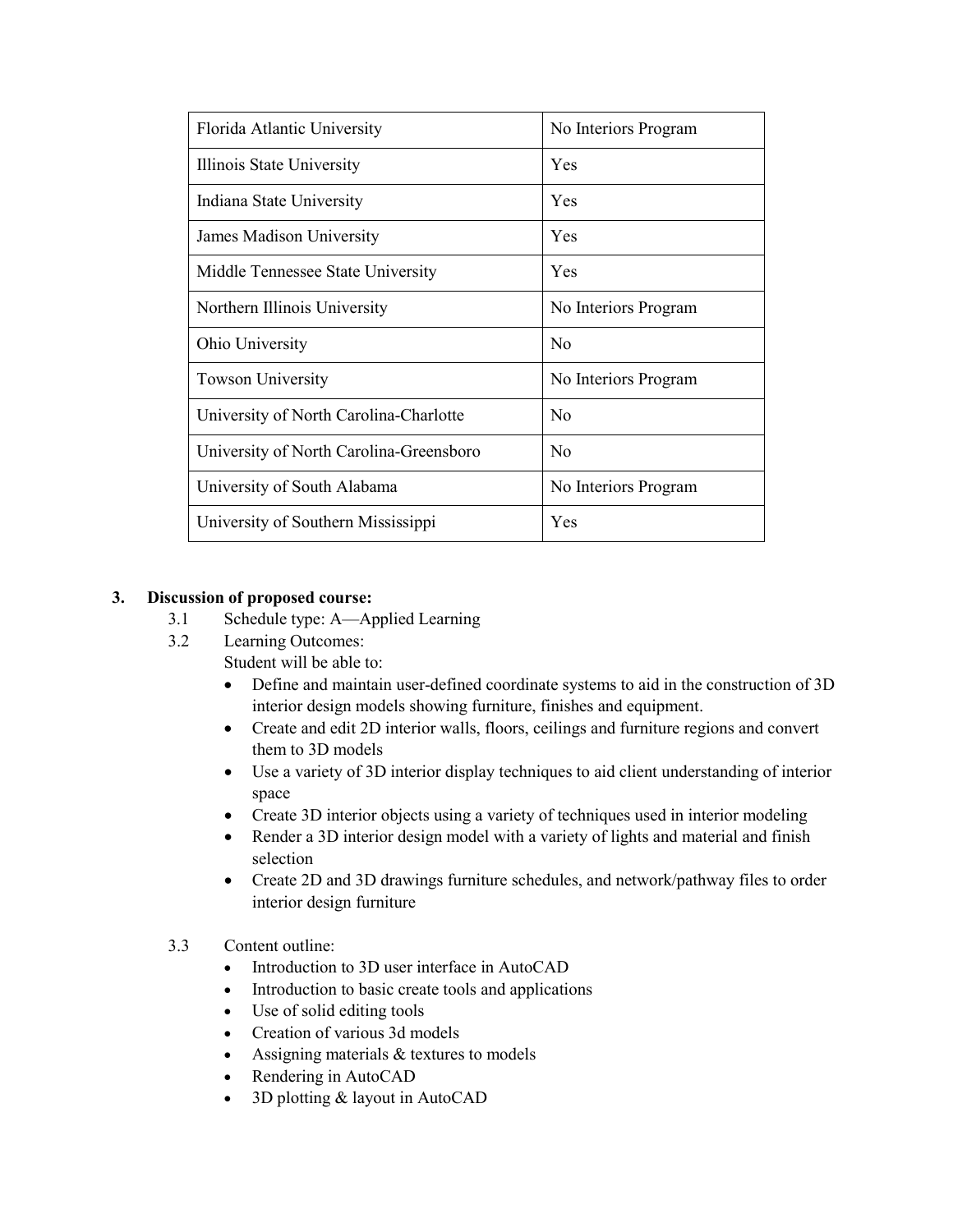- Introduction to CAP Design Studio
- 3.4 Student expectations and requirements:

The main intent of this class is to give students who have taken the beginning class the time to practice their skills and become proficient using AutoCAD. We will introduce new material, related to 3D and rendering and the integration of AutoCAD with other applications but importantly, students will concentrate on more sophisticated use of material taught in the beginning class.

3.5 Tentative texts and course materials: Instructor generated materials: [Ding,](http://www.bloomsbury.com/us/author/suining-ding-40519) *Modeling and Visualization with AutoCAD*, Fairchild Publishing, 1<sup>st</sup> Edition, 2008, ISBN: 9781563675010

#### **4. Resources:**

- 4.1 Library resources: Library resources are adequate
- 4.2 Computer resources: Computer resources and software are available to the program

#### **5. Budget implications:**

- 5.1 Proposed method of staffing: Current faculty member will add to their course rotation
- 5.2 Special equipment needed: None
- 5.3 Expendable materials needed: None
- 5.4 Laboratory materials needed: None

#### **6. Proposed term for implementation:** Spring 2016

#### **7. Dates of prior committee approvals:**

Department of Family and Consumer Sciences 08-20-2015 CHHS Undergraduate Curriculum Committee Sept. 18, 2015 Undergraduate Curriculum Committee **October 22, 2015** University Senate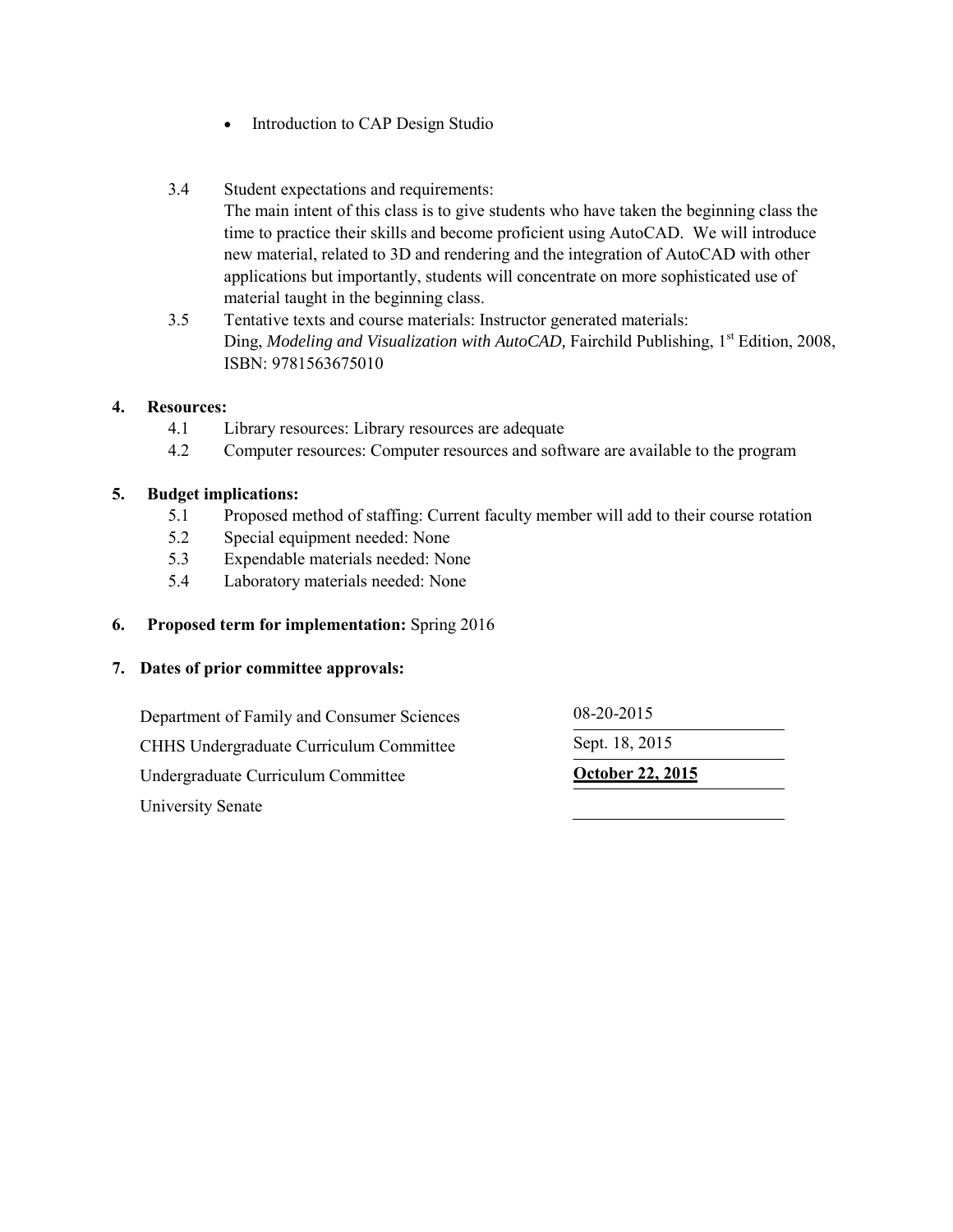## **College of Health & Human Services Family & Consumer Sciences Proposal to Revise A Program (Action Item)**

<span id="page-18-0"></span>Contact Person: Sheila S. Flener, sheila.flener@wku.edu, 745-4105

## **1. Identification of program:**

- 1.1 Current program reference number: 531
- 1.2 Current program title: Interior Design & Fashion Merchandising
- 1.3 Credit hours: 75-78

#### **2. Identification of the proposed program changes:**

• Drop IDFM 151, and add IDFM 344 within the Interior Design concentration.

### **3. Detailed program description:**

| <b>Current Program</b>                         |                                                   | <b>Proposed Program</b>                           |                                                    |                                                |                |
|------------------------------------------------|---------------------------------------------------|---------------------------------------------------|----------------------------------------------------|------------------------------------------------|----------------|
| Program Description: The major in Interior     |                                                   | Program Description: The major in Interior Design |                                                    |                                                |                |
|                                                | Design & Fashion Merchandising (reference         |                                                   | & Fashion Merchandising (reference number 531)     |                                                |                |
|                                                | number 531) requires a minimum of 75-78           |                                                   | requires a minimum of 75-78 semester hours and     |                                                |                |
|                                                | semester hours and leads to a Bachelor of Science |                                                   | leads to a Bachelor of Science degree. The program |                                                |                |
| degree. The program offers two concentrations: |                                                   | offers two concentrations: interior design, and   |                                                    |                                                |                |
|                                                | interior design, and fashion merchandising. A     |                                                   | fashion merchandising. A grade of "C" or above     |                                                |                |
| grade of "C" or above must be earned in the    |                                                   | must be earned in the required major/support      |                                                    |                                                |                |
| required major/support courses. No minor or    |                                                   |                                                   |                                                    | courses. No minor or second major is required. |                |
| second major is required.                      |                                                   |                                                   |                                                    |                                                |                |
| <b>Interior Design Concentration</b>           |                                                   | <b>Interior Design Concentration</b>              |                                                    |                                                |                |
| Course #                                       | Course Title                                      | <b>Hrs</b>                                        | Course #                                           | <b>Course Title</b>                            | <b>Hrs</b>     |
| <b>IDFM 101</b>                                | Foundations of Interior Design                    | 1                                                 | <b>IDFM 101</b>                                    | Foundations of Interior Design                 | 1              |
| <b>IDFM 120</b>                                | Visual Design I                                   | 3                                                 | <b>IDFM 120</b>                                    | Visual Design I                                | 3              |
| <b>IDFM 151</b>                                | <b>Survey of Architecture I</b>                   | $\overline{3}$                                    |                                                    |                                                |                |
| <b>IDFM 152</b>                                | Survey of Architecture II                         | $\overline{\mathbf{3}}$                           | <b>IDFM 152</b>                                    | Survey of Architecture II                      | $\overline{3}$ |
| <b>IDFM 201</b>                                | Interior Design Studio I                          | $\overline{4}$                                    | <b>IDFM 201</b>                                    | Interior Design Studio I                       | 4              |
| <b>IDFM 221</b>                                | Visual Design II                                  | $\overline{3}$                                    | <b>IDFM 221</b>                                    | Visual Design II                               | 3              |
| <b>IDFM 222</b>                                | CAD in Human Environment                          | 3                                                 | <b>IDFM 222</b>                                    | CAD in Human Environment                       | 3              |
| <b>IDFM 223</b>                                | Textiles                                          | 3                                                 | <b>IDFM 223</b>                                    | Textiles                                       | 3              |
| <b>IDFM 243</b>                                | Materials and Finishes for Interior               | $\overline{3}$                                    | <b>IDFM 243</b>                                    | Materials and Finishes for Interior            | $\overline{3}$ |
|                                                | Design                                            |                                                   |                                                    | Design                                         |                |
| <b>IDFM 300</b>                                | <b>Interior Design Studio II</b>                  | $\overline{4}$                                    | <b>IDFM 300</b>                                    | Interior Design Studio II                      | 4              |
| <b>IDFM 301</b>                                | Interior Design Studio III                        | $\overline{4}$                                    | <b>IDFM 301</b>                                    | Interior Design Studio III                     | $\overline{4}$ |
| <b>IDFM 302</b>                                | Interior Design Studio IV                         | $\overline{4}$                                    | <b>IDFM 302</b>                                    | Interior Design Studio IV                      | $\overline{4}$ |
| <b>IDFM 304</b>                                | Lighting and Environmental                        | 3                                                 | <b>IDFM 304</b>                                    | Lighting and Environmental                     | $\mathfrak{Z}$ |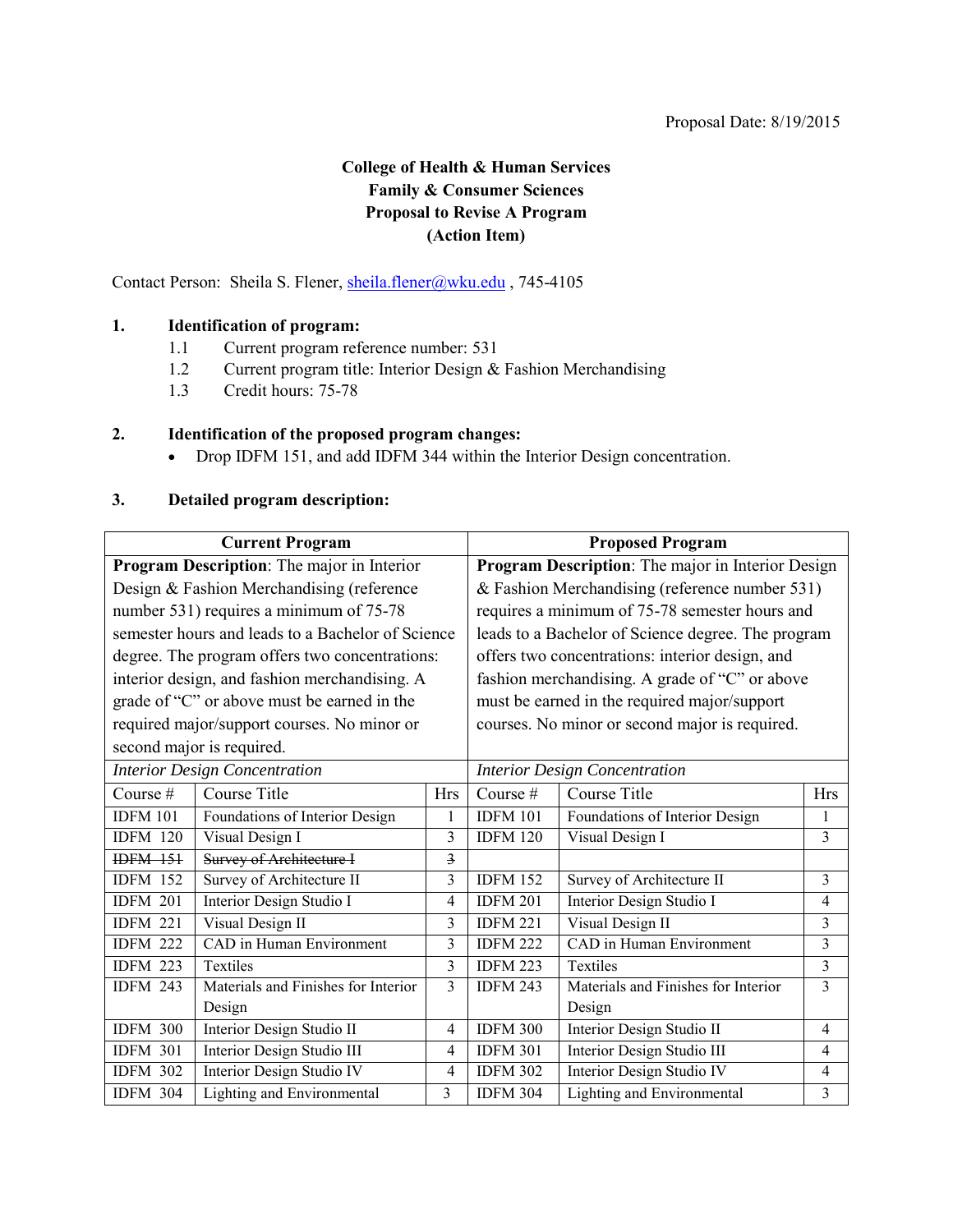|                 | Controls                                   |                         |                              | Controls                                    |                         |
|-----------------|--------------------------------------------|-------------------------|------------------------------|---------------------------------------------|-------------------------|
| <b>IDFM 321</b> | Professional Issues and Ethics             | 3                       | <b>IDFM 321</b>              | Professional Issues and Ethics              | 3                       |
|                 |                                            |                         | <b>IDFM 344</b>              | <b>Digital Rendering for Interiors</b>      | 3                       |
| <b>IDFM 401</b> | Interior Design Studio V                   | $\overline{4}$          | <b>IDFM 401</b>              | Interior Design Studio V                    | $\overline{4}$          |
| <b>IDFM 402</b> | Senior Design Thesis                       | 4                       | <b>IDFM 402</b>              | Senior Design Thesis                        | $\overline{4}$          |
| <b>IDFM 403</b> | <b>Business Principles and Practices</b>   | $\overline{2}$          | $\overline{\text{IDFM}}$ 403 | <b>Business Principles and Practices</b>    | $\overline{2}$          |
|                 | for ID                                     |                         |                              | for ID                                      |                         |
| <b>IDFM 410</b> | <b>IDFM</b> Internship                     | 3                       | <b>IDFM 410</b>              | <b>IDFM</b> Internship                      | 3                       |
| <b>IDFM 421</b> | Portfolio Design                           | $\overline{\mathbf{3}}$ | <b>IDFM 421</b>              | Portfolio Design                            | $\mathfrak{Z}$          |
| <b>IDFM 422</b> | Textile Design and Performance             | 3                       | <b>IDFM 422</b>              | Textile Design and Performance              | 3                       |
| <b>IDFM 427</b> | Visual Design III                          | 3                       | <b>IDFM 427</b>              | Visual Design III                           | $\mathfrak{Z}$          |
| <b>FACS 310</b> | Management of Family Resources             | 3                       | <b>FACS 310</b>              | Management of Family Resources              | 3                       |
| <b>FACS 311</b> | <b>Family Relations</b>                    | $\overline{\mathbf{3}}$ | <b>FACS 311</b>              | <b>Family Relations</b>                     | 3                       |
| <b>MKT 220</b>  | <b>Basic Marketing Concepts</b>            | 3                       | <b>MKT 220</b>               | <b>Basic Marketing Concepts</b>             | $\mathfrak{Z}$          |
|                 | Elective selected with advisor             | 3                       |                              | Elective selected with advisor              | $\mathfrak{Z}$          |
|                 | <b>Total Hours</b>                         | 78                      |                              | <b>Total Hours</b>                          | 78                      |
|                 |                                            |                         |                              |                                             |                         |
|                 | <b>Fashion Merchandising Concentration</b> |                         |                              | <b>Fashion Merchandising Concentration</b>  |                         |
| <b>IDFM 120</b> | Visual Design I                            | 3                       | <b>IDFM</b>                  | Visual Design I                             | 3                       |
| <b>IDFM 131</b> | <b>Basic Apparel Construction</b>          | 3                       | <b>IDFM 131</b>              | <b>Basic Apparel Construction</b>           | 3                       |
| <b>IDFM 132</b> | Perspectives of Dress                      | 3                       | <b>IDFM 132</b>              | Perspectives of Dress                       | 3                       |
| <b>IDFM 221</b> | Visual Design II                           | $\overline{\mathbf{3}}$ | <b>IDFM 221</b>              | Visual Design II                            | $\overline{3}$          |
| <b>IDFM 222</b> | CAD in Human Environment                   | 3                       | <b>IDFM 222</b>              | <b>CAD</b> in Human Environment             | $\overline{\mathbf{3}}$ |
| <b>OR</b>       |                                            |                         | <b>OR</b>                    |                                             |                         |
| <b>AMS 163</b>  | <b>Architectural Drafting</b>              |                         | <b>AMS 163</b>               | <b>Architectural Drafting</b>               |                         |
| <b>IDFM 223</b> | Textiles                                   | 3                       | <b>IDFM 223</b>              | Textiles                                    | 3                       |
| <b>IDFM 231</b> | Textile & Apparel Qual                     | 3                       | <b>IDFM 231</b>              | Textile & Apparel Qual Analysis             | $\overline{\mathbf{3}}$ |
|                 | Analysis                                   |                         |                              |                                             |                         |
| <b>FACS 310</b> | Management of Family                       | 3                       | <b>FACS 310</b>              | Management of Family                        | $\overline{3}$          |
|                 | Resources                                  |                         |                              | Resources                                   |                         |
| <b>FACS 311</b> | <b>Family Relations</b>                    | 3                       | <b>FACS 311</b>              | <b>Family Relations</b>                     | 3                       |
| <b>IDFM 321</b> | Professional Issues and Ethics             | 3                       | <b>IDFM 321</b>              | Professional Issues and Ethics              | 3                       |
| <b>IDFM 322</b> | Merchandising I for DMT                    | $\mathfrak{Z}$          | <b>IDFM 322</b>              | Merchandising I for DMT                     | $\overline{3}$          |
| <b>IDFM 332</b> | History of 20 <sup>th</sup> Century        | 3                       | <b>IDFM 332</b>              | History of 20 <sup>th</sup> Century Fashion | $\overline{3}$          |
|                 | Fashion                                    |                         |                              |                                             |                         |
| <b>IDFM 333</b> | <b>Fashion Fundamentals</b>                | 3                       | <b>IDFM 333</b>              | <b>Fashion Fundamentals</b>                 | 3                       |
| <b>IDFM 334</b> | Apparel Design Management                  | $\mathfrak{Z}$          | <b>IDFM 334</b>              | <b>Apparel Design Management</b>            | 3                       |
| <b>IDFM 410</b> | <b>IDFM</b> Internship                     | 3                       | <b>IDFM 410</b>              | <b>IDFM</b> Internship                      | 3                       |
| <b>IDFM 421</b> | Portfolio Design                           | $\overline{\mathbf{3}}$ |                              | Portfolio Design                            | $\mathfrak{Z}$          |
|                 |                                            |                         |                              |                                             |                         |
| <b>IDFM 422</b> | Textile Design and                         | 3                       | <b>IDFM 422</b>              | Textile Design and Performance              | 3                       |
|                 | Performance                                |                         |                              |                                             |                         |
| <b>IDFM 427</b> | Visual Design III                          | $\mathfrak{Z}$          | <b>IDFM 427</b>              | Visual Design III                           | $\mathfrak{Z}$          |
| <b>IDFM 431</b> | Clothing and Human Behavior                | $\overline{3}$          | <b>IDFM 431</b>              | Clothing and Human Behavior                 | $\mathfrak{Z}$          |
| <b>IDFM 432</b> | Visual Merchandising &                     | 3                       | <b>IDFM 432</b>              | Visual Merchandising & Promo                | $\mathfrak{Z}$          |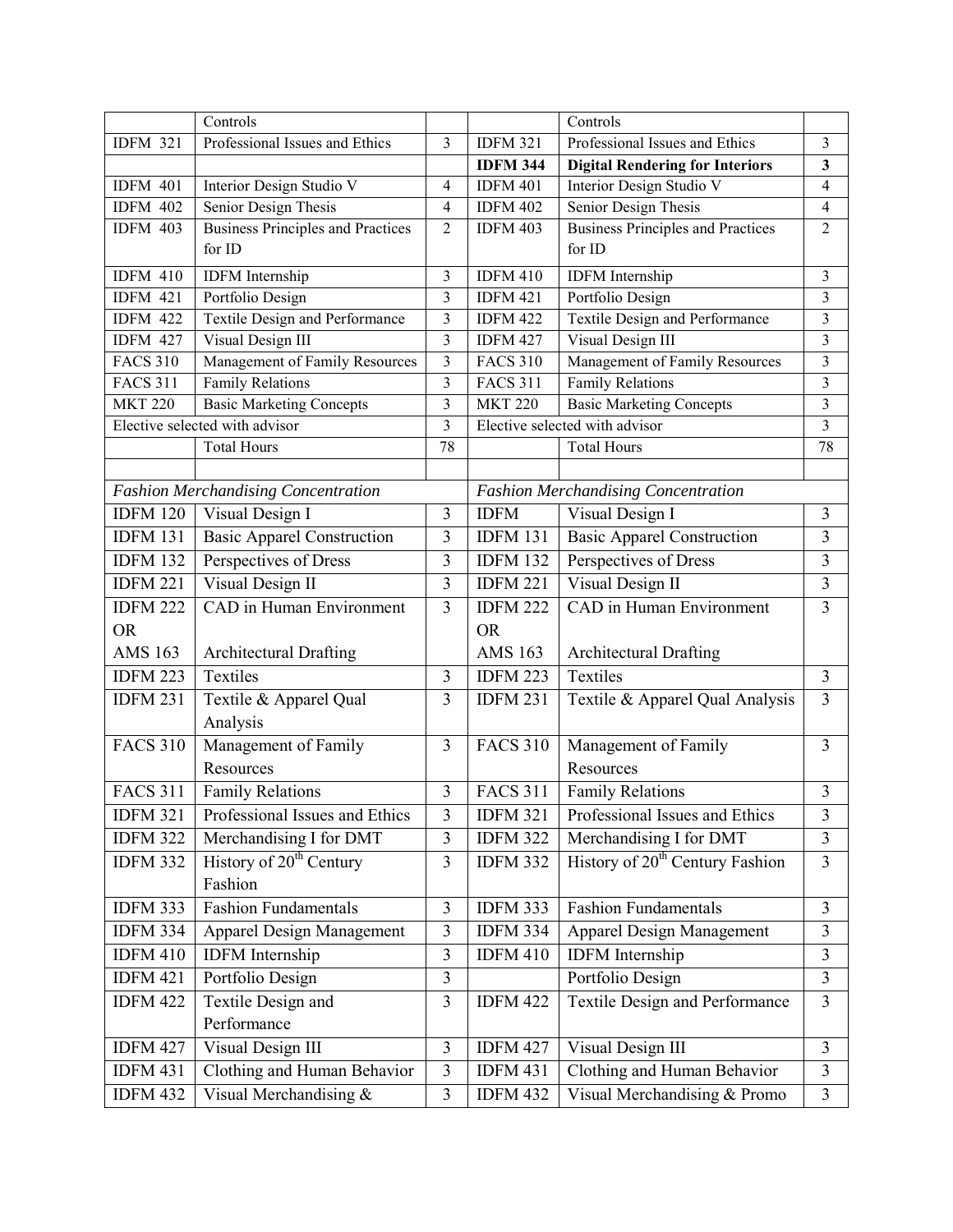|                                | Promo                           |    |                 |                                 |               |
|--------------------------------|---------------------------------|----|-----------------|---------------------------------|---------------|
| <b>IDFM 433</b>                | <b>Fashion Synthesis</b>        |    | <b>IDFM 433</b> | <b>Fashion Synthesis</b>        |               |
| <b>IDFM 435</b>                | Computer Applications in        | 3  | <b>IDFM 435</b> | Computer Applications in TAM    | $\mathcal{R}$ |
|                                | <b>TAM</b>                      |    |                 |                                 |               |
| <b>MGT 210</b>                 | Organization and Management     |    | <b>MGT 210</b>  | Organization and Management     | 3             |
| <b>MKT 220</b>                 | <b>Basic Marketing Concepts</b> |    | <b>MKT 220</b>  | <b>Basic Marketing Concepts</b> |               |
| Elective selected with advisor |                                 | 3  |                 | Elective selected with advisor  |               |
|                                | <b>Total Hours</b>              | 75 |                 | <b>Total Hours</b>              | 75            |

## **4. Rationale for the proposed program change:**

• Employers are looking for graduates that have a good understanding of autoCAD threedimensional design, autoCAD rendering and interior design specification software. Creation of the IDFM 344 course will allow students to focus on skills needed to be successful in interior design studio courses.

| University                             | <b>Rendering Course</b> |
|----------------------------------------|-------------------------|
| Appalachian State University           | N <sub>0</sub>          |
| <b>Ball State University</b>           | Yes                     |
| <b>Bowling Green State University</b>  | Yes                     |
| <b>Central Michigan University</b>     | no                      |
| <b>East Carolina University</b>        | No                      |
| <b>East Tennessee University</b>       | No                      |
| Florida Atlantic University            | n/a                     |
| <b>Illinois State University</b>       | Yes                     |
| Indiana State University               | Yes                     |
| James Madison University               | Yes                     |
| Middle Tennessee State University      | Yes                     |
| Northern Illinois University           | n/a                     |
| <b>Ohio University</b>                 | No                      |
| <b>Towson University</b>               | n/a                     |
| University of North Carolina-Charlotte | No                      |
| University of North Carolina-          | No                      |
| Greensboro                             |                         |
| University of South Alabama            | n/a                     |
| University of Southern Mississippi     | Yes                     |

## **5. Proposed term for implementation and special provisions:** Fall 2016

**6. Dates of prior committee approvals:**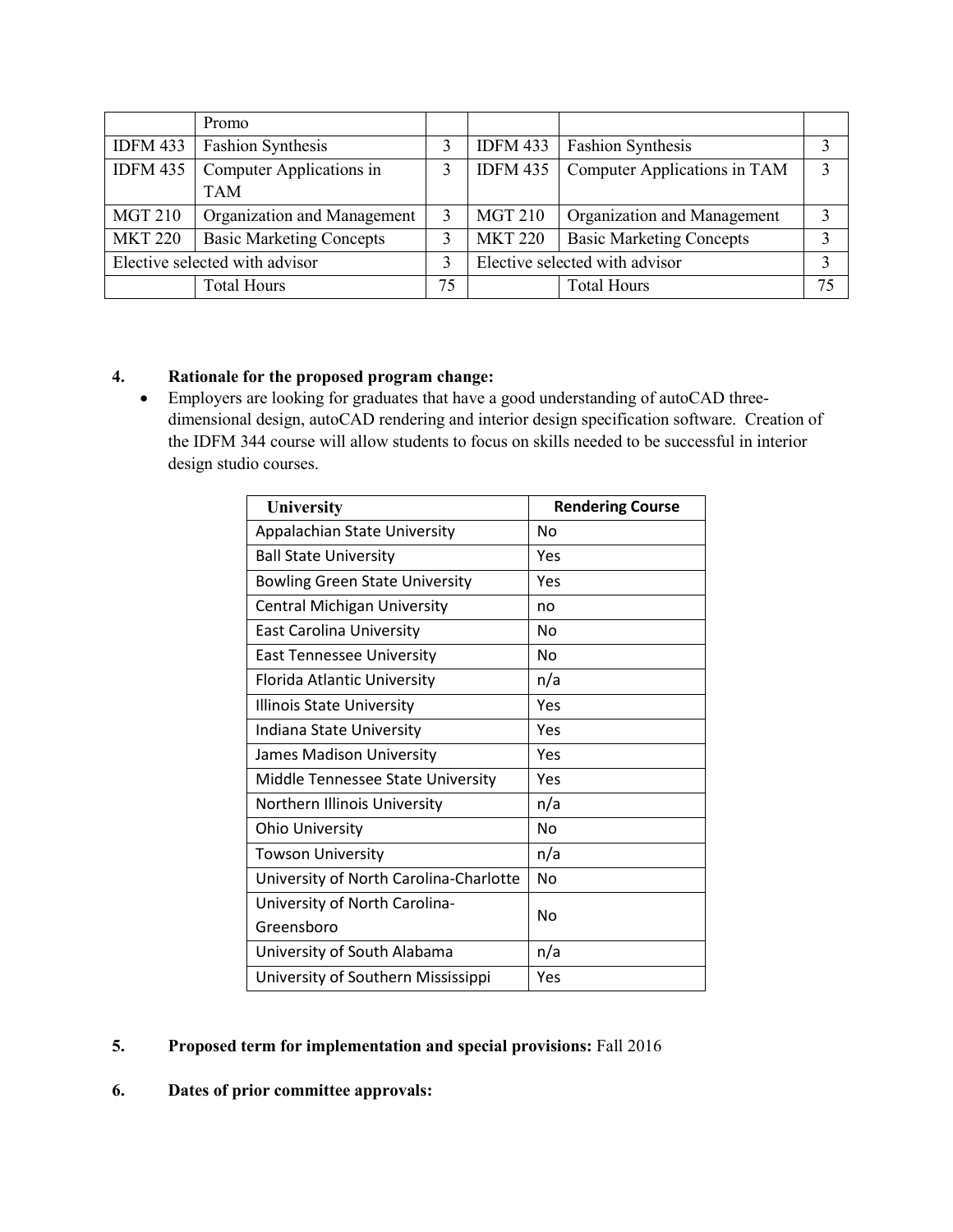Department of Family and Consumer Sciences 08/20/2015 CHHS Undergraduate Curriculum Committee Sept. 18, 2015 Undergraduate Curriculum Committee **Career Contract Contract Contract Contract** Contract Contract Contract Contra University Senate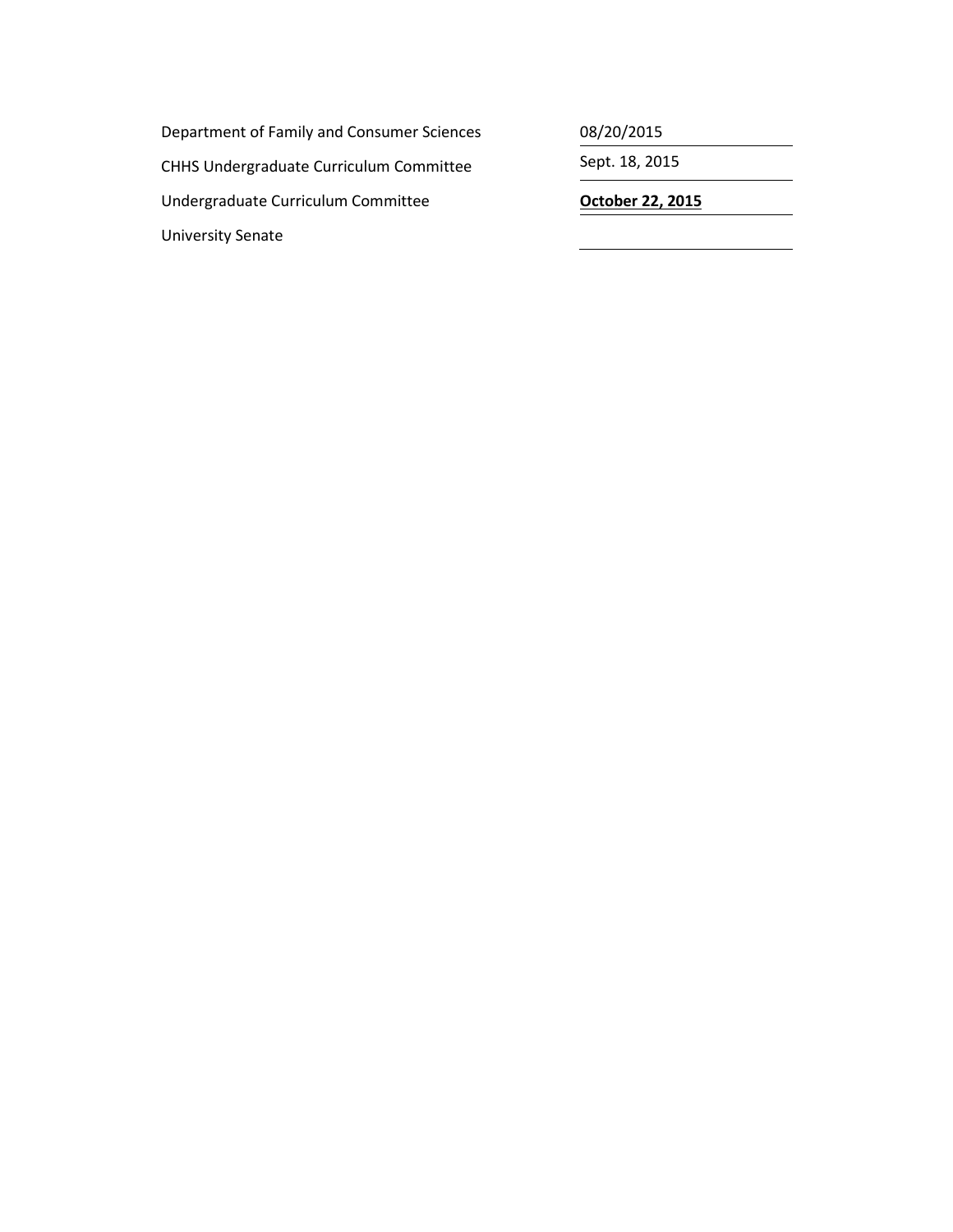## **College of Health and Human Services Department of Allied Health Proposal to Revise A Program (Action Item)**

<span id="page-22-0"></span>Contact Person: Dr. Lynn Austin, [lynn.austin@wku.edu,](mailto:lynn.austin@wku.edu) 745-3827

#### **1. Identification of program:**

- 1.1 Current program reference number: 524
- 1.2 Current program title: Bachelor of Science in Dental Hygiene
- 1.3 Credit hours: 72-78

## **2. Identification of the proposed program changes:**

• Decreasing the Non-Education Track required designated elective hours from 12-13 hours to the newly proposed 6-7 hours to accommodate Colonnade Program requirements resulting in a decrease in minimum hours to degree from 72 to 66.

#### **3. Detailed program description:**

| <b>Current Program</b>          |                | <b>Proposed Program</b>         |                |  |  |
|---------------------------------|----------------|---------------------------------|----------------|--|--|
| DH 270 Pre-Clinical Dental Hyg. | 3              | DH 270 Pre-Clinical Dental Hyg. | 3              |  |  |
| DH 212 Oral Anatomy             | $\overline{3}$ | DH 212 Oral Anatomy             | $\overline{3}$ |  |  |
| DH 201 Dental Radiology I       | $\overline{2}$ | DH 201 Dental Radiology I       | $\overline{2}$ |  |  |
| DH 210 Dental Materials &       |                | DH 210 Dental Materials &       |                |  |  |
| <b>Expanded Functions I</b>     | $\overline{c}$ | <b>Expanded Functions I</b>     | $\overline{2}$ |  |  |
| DH 222 Preventive Dental        | $\overline{2}$ | DH 222 Preventive Dental        | $\overline{2}$ |  |  |
| Hygiene Care                    |                | Hygiene Care                    |                |  |  |
| DH 271 Clinical Dental Hygiene  | $\overline{4}$ | DH 271 Clinical Dental Hygiene  | $\overline{4}$ |  |  |
| DH 230 Oral Histology &         |                | DH 230 Oral Histology $&$       |                |  |  |
| Embryology                      | 3              | Embryology                      | 3              |  |  |
| DH 204 Periodontics             | 3              | DH 204 Periodontics             | $\overline{3}$ |  |  |
| DH 206 Dental Pharmacology      | 3              | DH 206 Dental Pharmacology      | $\overline{3}$ |  |  |
| DH 226 Dental Materials &       |                | DH 226 Dental Materials &       |                |  |  |
| <b>Expanded Functions II</b>    | 2              | <b>Expanded Functions II</b>    | $\overline{2}$ |  |  |
| DH 309 Pain Control in Dental   |                | DH 309 Pain Control in Dental   |                |  |  |
| Hygiene                         | 4              | Hygiene                         | $\overline{4}$ |  |  |
| DH 370 Clinical Dental Hygiene  | 5              | DH 370 Clinical Dental Hygiene  | 5              |  |  |
| DH 302 Dental Radiology II      | 2              | DH 302 Dental Radiology II      | $\overline{2}$ |  |  |
| DH 303 Community Dental Health  | $\overline{4}$ | DH 303 Community Dental Health  | $\overline{4}$ |  |  |
| DH 307 General & Oral Pathology | 3              | DH 307 General & Oral Pathology | 3              |  |  |
| DH 304 Advanced Periodontology  | $\overline{4}$ | DH 304 Advanced Periodontology  | $\overline{4}$ |  |  |
| DH 371 Clinical Dental Hygiene  | 5              | DH 371 Clinical Dental Hygiene  | 5              |  |  |
| DH 323 Research Methods         | 3              | DH 323 Research Methods         | $\overline{3}$ |  |  |
| DH 324 Practice Managements &   |                | DH 324 Practice Managements &   |                |  |  |
| Ethics                          | 3              | Ethics                          | 3              |  |  |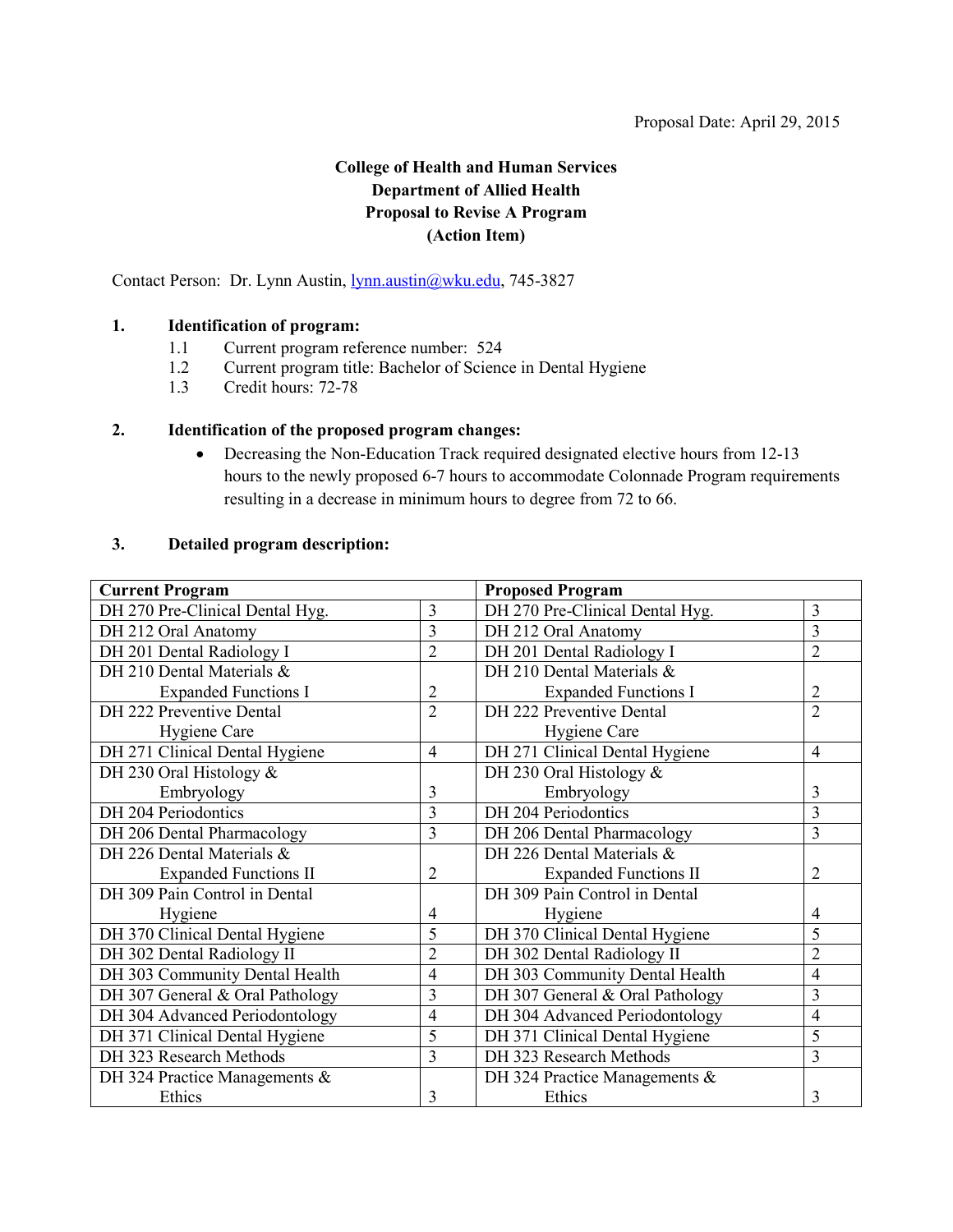| Non-Education Track (12-13 hours)          |                 | Non-Education Track (6-7 hours)            |         |
|--------------------------------------------|-----------------|--------------------------------------------|---------|
| *Student will choose 12-13 hours from:     |                 | *Student will choose 6-7 hours from:       |         |
|                                            |                 |                                            |         |
| CHEM 304 Biochemistry for the Health       |                 | CHEM 304 Biochemistry for the Health       |         |
| Sciences                                   |                 | Sciences                                   |         |
| COMM 330 Leadership Communication,         |                 | COMM 330 Leadership Communication,         |         |
| COMM 345 Adv. Public Speaking,             |                 | COMM 345 Adv. Public Speaking,             |         |
| COMM 346 Persuasion,                       |                 | COMM 346 Persuasion,                       |         |
| COMM 348 Interpersonal Communication,      |                 | COMM 348 Interpersonal Communication,      |         |
| COMM 349 Small Group Communication,        |                 | COMM 349 Small Group Communication,        |         |
| COMM 362 Organizational Communication,     |                 | COMM 362 Organizational Communication,     |         |
| COMM 374 Gender Communication,             |                 | COMM 374 Gender Communication,             |         |
| COMM 440 Health Communication,             |                 | COMM 440 Health Communication,             |         |
| HCA 340 Health Care Org/Management,        |                 | HCA 340 Health Care Org/Management,        |         |
| HCA 347 Intl. Comparisons Health Care,     |                 | HCA 347 Intl. Comparisons Health Care,     |         |
| PH 381 Community Health,                   |                 | PH 381 Community Health,                   |         |
| PH 383 Biostatistics in Health Sciences,   |                 | PH 383 Biostatistics in Health Sciences,   |         |
| PH 384 Intro to Epidemiology,              |                 | PH 384 Intro to Epidemiology,              |         |
| PH 462 Folklore and Medicine,              |                 | PH 462 Folklore and Medicine,              |         |
| PH 464 Women's Health,                     |                 | PH 464 Women's Health,                     |         |
| PH 484 Comm. Org. for Health Ed.,          |                 | PH 484 Comm. Org. for Health Ed.,          |         |
| PSY 310 Ed. Psych: Development and         |                 | PSY 310 Ed. Psych: Development and         |         |
| Learning,                                  |                 | Learning,                                  |         |
| PSY 350 Social Psychology,                 |                 | PSY 350 Social Psychology,                 |         |
| SOCL 342 Aging in Society,                 |                 | SOCL 342 Aging in Society,                 |         |
| SOCL 352 Technology, Work, and Society,    |                 | SOCL 352 Technology, Work, and Society,    |         |
| SOCL 375 Diversity in American Society, or | $12 -$          | SOCL 375 Diversity in American Society, or | $6 - 7$ |
| SOCL 450 Occupations and Professions       | $\overline{13}$ | SOCL 450 Occupations and Professions       |         |
| Total                                      |                 | Total                                      |         |
| (Education Track) (18 hours)               |                 | (Education Track) (18 hours)               |         |
| (FACS 381) (Methods & Materials            | (3)             | (FACS 381) (Methods & Materials            | (3)     |
| in FACS Education)                         |                 | in FACS Education)                         |         |
| (DH 330) (Clinical Teaching)               | (4)             | (DH 330) (Clinical Teaching)               | (4)     |
| (DH 340) (Clinical Teaching II)            | (4)             | (DH 340) (Clinical Teaching II)            | (4)     |
| (DH 350) (Clinical Teaching III)           | (4)             | (DH 350) (Clinical Teaching III)           | (4)     |
| PH 383 Biostatistics in the Health         | (3)             | PH 383 Biostatistics in the Health         | (3)     |
| Sciences                                   |                 | Sciences                                   |         |
| <b>TOTAL PROGRAM HOURS for</b>             |                 | <b>TOTAL PROGRAM HOURS for</b>             |         |
| Non-education Track                        | $72 -$          | Non-education Track                        | 66-67   |
| (Education Track)                          | 73              | (Education Track)                          | (78)    |
|                                            | (78)            |                                            |         |

The additional required courses for the major are not changing. These courses are: PSY 100, SOCL 100, MATH 109/116/117, BIOL 131, CHEM 109, HMD 211, BIOL 207 and BIOL 208.

## **4. Rationale for the proposed program change:**

- Due to the Connections component of the Colonnade Program, 6 hours of core competencies will be met leaving an additional 6-7 hours of requirements within the major.
- **5. Proposed term for implementation and special provisions:** Fall 2016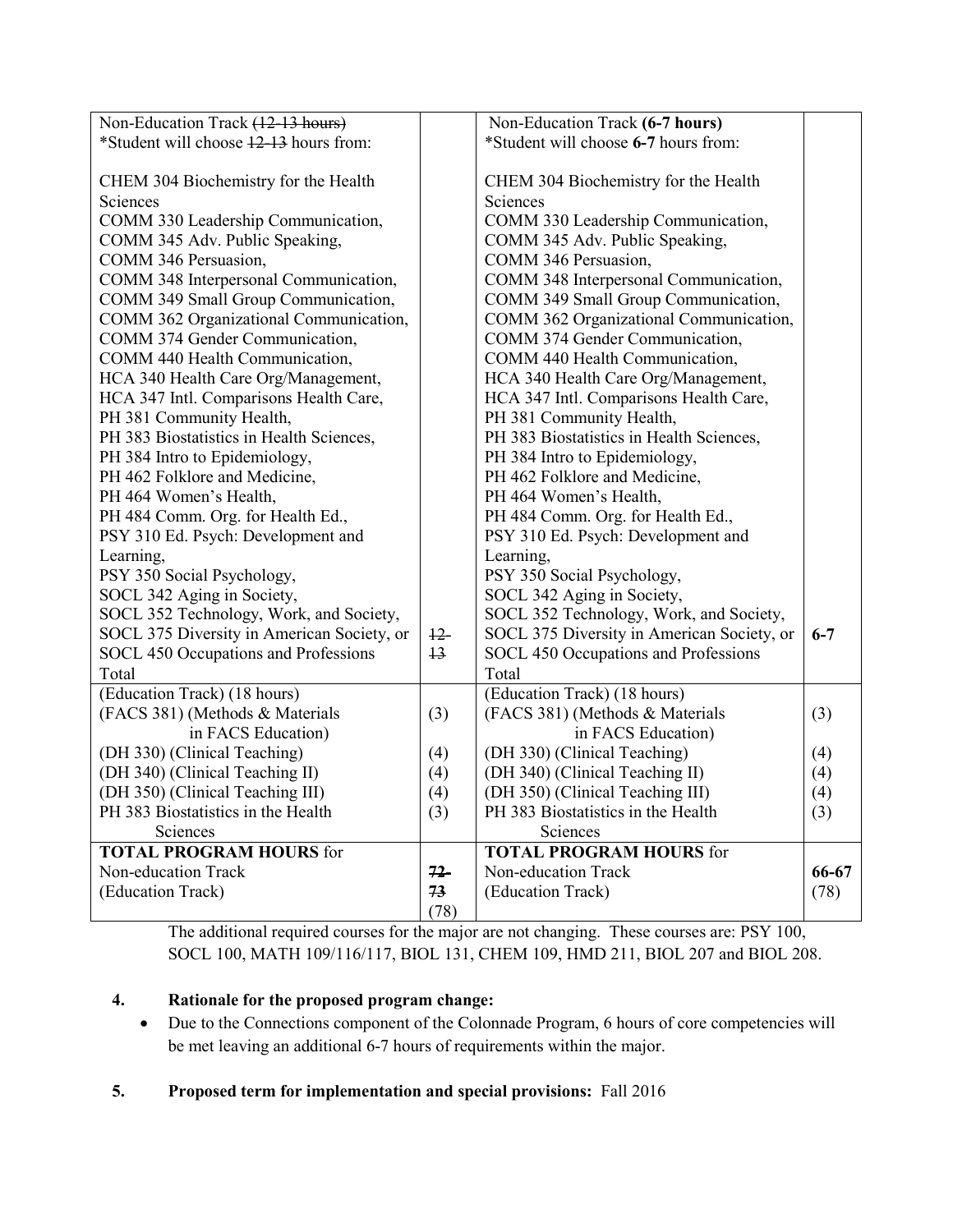# **6. Dates of prior committee approvals:**

Department of Allied Health May 13, 2015 CHHS Undergraduate Curriculum Committee Sept. 18, 2015 Undergraduate Curriculum Committee **October 22, 2015** University Senate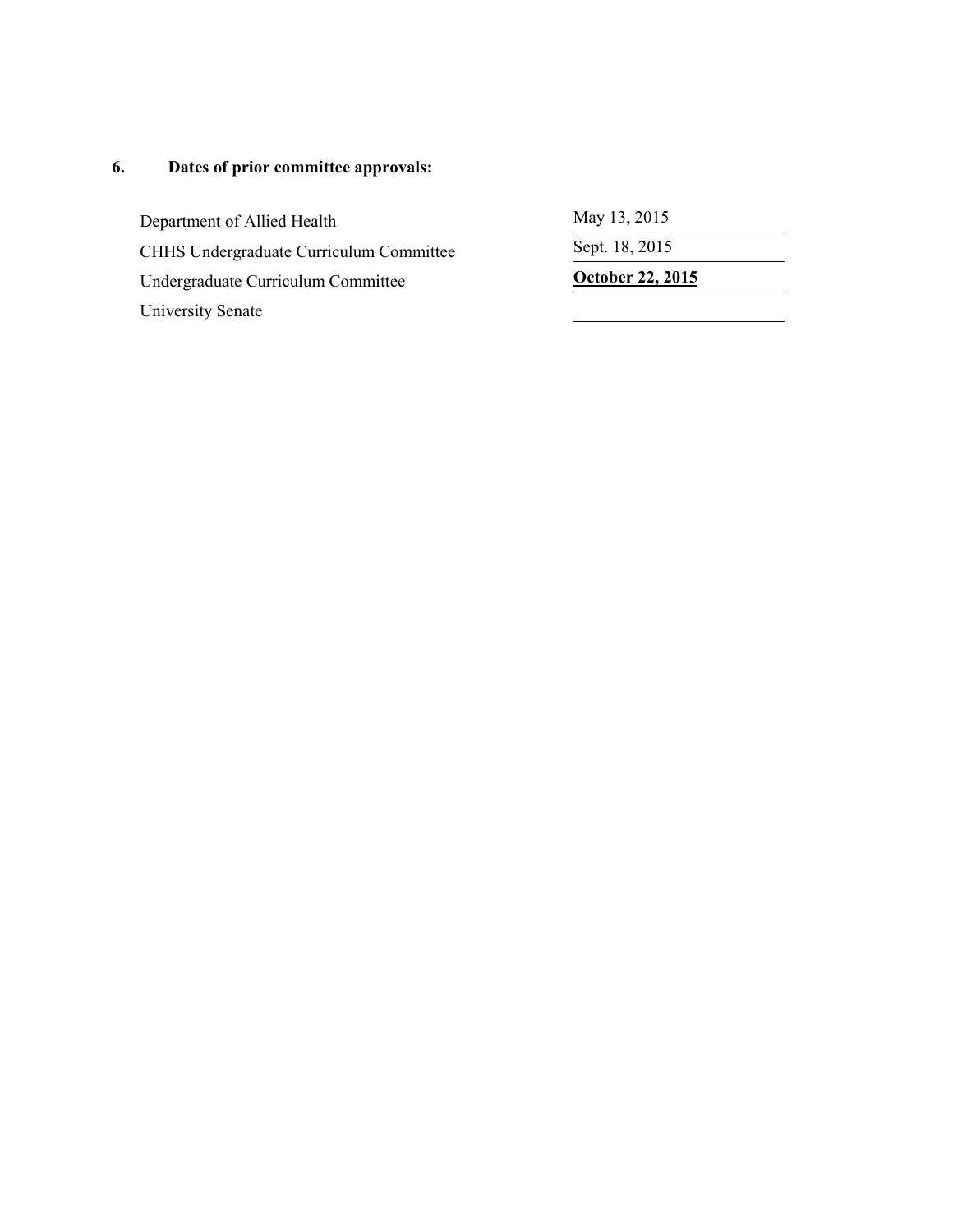## **College of Health and Human Services School of Kinesiology, Recreation and Sport Proposal to Revise Exercise Science Program (Action Item)**

<span id="page-25-0"></span>Contact Person: Dr. Mark Schafer, mark.schafer@wku.edu, (270) 745-5857

#### **1. Identification of program:**

- 1.1 Current program reference number: 554P (seeking admission), 554 (officially admitted)
- 1.2 Current program title: Exercise Science
- 1.3 Credit hours: 55

## **2. Identification of the proposed program changes:**

- Eliminating one 3 hour course from admission requirements
- Adding additional options for an admission requirement
- Lowering total EXS program admission requirement by 3 hours
- Changing contact person/information regarding program applications

## **3. Detailed program description:**

#### **Current Program Proposed Program** Program Description New Program Description The major in exercise science includes extensive study in various areas of exercise physiology, kinesiology, and biomechanics. Students who complete this degree will be prepared for certifications from organizations such as the American College of Sports Medicine (ACSM) and the National Strength and Conditioning Association (NSCA), and may pursue careers in such fields as fitness management, corporate fitness and health promotion, medically based fitness, and strength coaching, among others. The exercise science degree also prepares students for further post graduate study in areas such as physical therapy, occupational therapy, medicine, nutrition, and research. Students must maintain a "C" or better in each course in the major. Additionally, in accordance with university policy, an overall grade point average of 2.0 or better must be attained upon on the completion of required curriculum. To be admitted to the exercise science program, students must have • Completed 42-43 hours of coursework; • Completed the following courses with a grade of "C" or higher: EXS 122, 223, 296, HMD 211, SFTY 171, BIOL 131, CHEM 109 or CHEM 120/121, MATH 116, The major in exercise science includes extensive study in various areas of exercise physiology, kinesiology, and biomechanics. Students who complete this degree will be prepared for certifications from organizations such as the American College of Sports Medicine (ACSM) and the National Strength and Conditioning Association (NSCA), and may pursue careers in such fields as fitness management, corporate fitness and health promotion, medically based fitness, and strength coaching, among others. The exercise science degree also prepares students for further post graduate study in areas such as physical therapy, occupational therapy, medicine, nutrition, and research. Students must maintain a "C" or better in each course in the major. Additionally, in accordance with university policy, an overall grade point average of 2.0 or better must be attained upon on the completion of required curriculum. To be admitted to the exercise science program, students must have • Completed **39-40** hours of coursework; • Completed the following courses with a grade of "C" or higher: EXS 122, 223, 296, HMD 211, SFTY 171, BIOL 131, CHEM 109 or CHEM 120/121, MATH 116,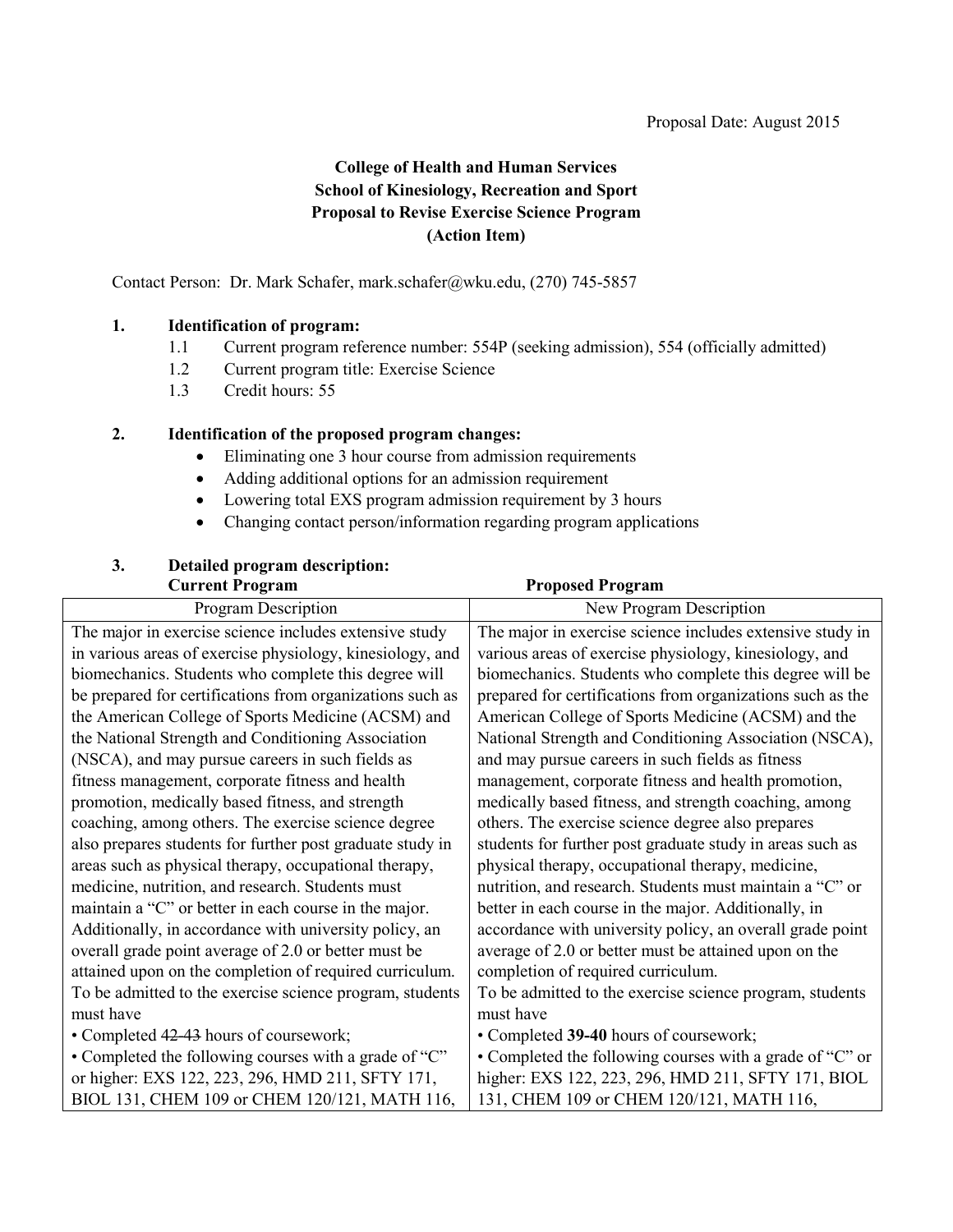| PSY/PSYS 100, SOCL 100 or GERO 100;                              | PSY/PSYS 100 or PSY/PSYS 220 or SOCL 100 or               |
|------------------------------------------------------------------|-----------------------------------------------------------|
| • A WKU and cumulative 2.5 GPA or higher;                        | <b>GERO 100;</b>                                          |
| • All application materials must be received by the              | • A WKU and cumulative 2.5 GPA or higher;                 |
| application date in order to be fully considered for             | • All application materials must be received by the       |
| entrance into the program. A complete application                | application date in order to be fully considered for      |
| packet would include: (1) application, (2) prerequisite          | entrance into the program. A complete application packet  |
| coursework worksheet, and (3) resume.                            | would include: $(1)$ application, $(2)$ prerequisite      |
| • Work with your advisor regarding the appropriate time          | coursework worksheet, and (3) resume.                     |
| for the submission of your application. Please track your        | • Work with your advisor regarding the appropriate time   |
| progress each semester and fill out the course                   | for the submission of your application. Please track your |
| prerequisite worksheet on the next page. You may                 | progress each semester and fill out the course            |
| submit your application when you are currently enrolled          | prerequisite worksheet on the next page. You may submit   |
| in your final 2 prerequisite courses and will be                 | your application when you are currently enrolled in your  |
| completing the total hours $(42 \text{ or } 43)$ . Please submit | final 2 prerequisite courses and will be completing the   |
| your application a minimum of 3 weeks prior to your              | total hours (39-40). Please submit your application a     |
| priority registration date. Any delay in receiving your          | minimum of 3 weeks prior to your priority registration    |
| application will limit your ability to enroll in the             | date. Any delay in receiving your application will limit  |
| Exercise Science (EXS) courses. If there are any                 | your ability to enroll in the Exercise Science (EXS)      |
| questions or concerns, please contact Dr. Mark Schafer           | courses. If there are any questions or concerns, please   |
| at 270-745-5857 or mark.schafer@wku.edu.                         | contact Kristeen Owens at 270-745-3153 or                 |
| Students must complete the following courses: EXS                | kristeen.tice-owens@wku.edu.                              |
| 122, 223, 296, 310, 311, 312, 313, 324, 325, 412, 420,           | Students must complete the following courses: EXS 122,    |
| 436, 446, 455, 496 or 498, HMD 211, and SFTY 171.                | 223, 296, 310, 311, 312, 313, 324, 325, 412, 420, 436,    |
|                                                                  | 446, 455, 496 or 498, HMD 211, and SFTY 171.              |

**Current Program Proposed Program**

| Prefix      | #    | Course Title         | Hrs.           |  | Prefix      | $\#$          | Course Title                       | Hrs.           |
|-------------|------|----------------------|----------------|--|-------------|---------------|------------------------------------|----------------|
|             |      | Prerequisites        |                |  |             |               | Prerequisites                      |                |
| <b>EXS</b>  | 122  | Foundations of Kin   | 3              |  | <b>EXS</b>  | 122           | Foundations of Kin                 | $\overline{3}$ |
| <b>EXS</b>  | 223  | Intro to Exercise    | 3              |  | <b>EXS</b>  | 223           | Intro to Exercise Science          | $\overline{3}$ |
|             |      | Science              |                |  |             |               |                                    |                |
| <b>EXS</b>  | 296  | Practicum            | 3              |  | <b>EXS</b>  | 296           | Practicum                          | 3              |
| <b>BIOL</b> | 131  | Anatomy and          | $\overline{4}$ |  | <b>BIOL</b> | 131           | Anatomy and Physiology             | $\overline{4}$ |
|             |      | Physiology           |                |  |             |               |                                    |                |
| <b>CHEM</b> | 109  | Chemistry/Health Sci | $\overline{4}$ |  | <b>CHEM</b> | 109           | Chemistry/Health Sci               | $\overline{4}$ |
|             |      | <sub>or</sub>        |                |  |             | <sub>or</sub> |                                    | <sub>or</sub>  |
| <b>CHEM</b> | 120/ | College Chemistry I/ | 5              |  | <b>CHEM</b> | 120/          | College Chemistry I/               | 5              |
|             | 121  | Lab for College      |                |  |             | 121           | Lab for College Chem I             |                |
|             |      | Chem I               |                |  |             |               |                                    |                |
| <b>MATH</b> | 116  | College Algebra      | 3              |  | <b>MATH</b> | 116           | College Algebra                    | 3              |
| <b>PSY</b>  | 100  | Intro to Psychology  | $\overline{3}$ |  |             |               |                                    |                |
| <b>SOCL</b> | 100  | Intro to Sociology   | $\overline{3}$ |  | PSY/        | 100           | <b>Intro to Psychology OR</b>      | 3              |
|             |      | OR                   |                |  | <b>PSYS</b> |               |                                    |                |
| <b>GERO</b> | 100  | Intro to Gerontology |                |  | PSY/        | 220           | <b>Developmental Psychology OR</b> |                |
|             |      |                      |                |  | <b>PSYS</b> |               |                                    |                |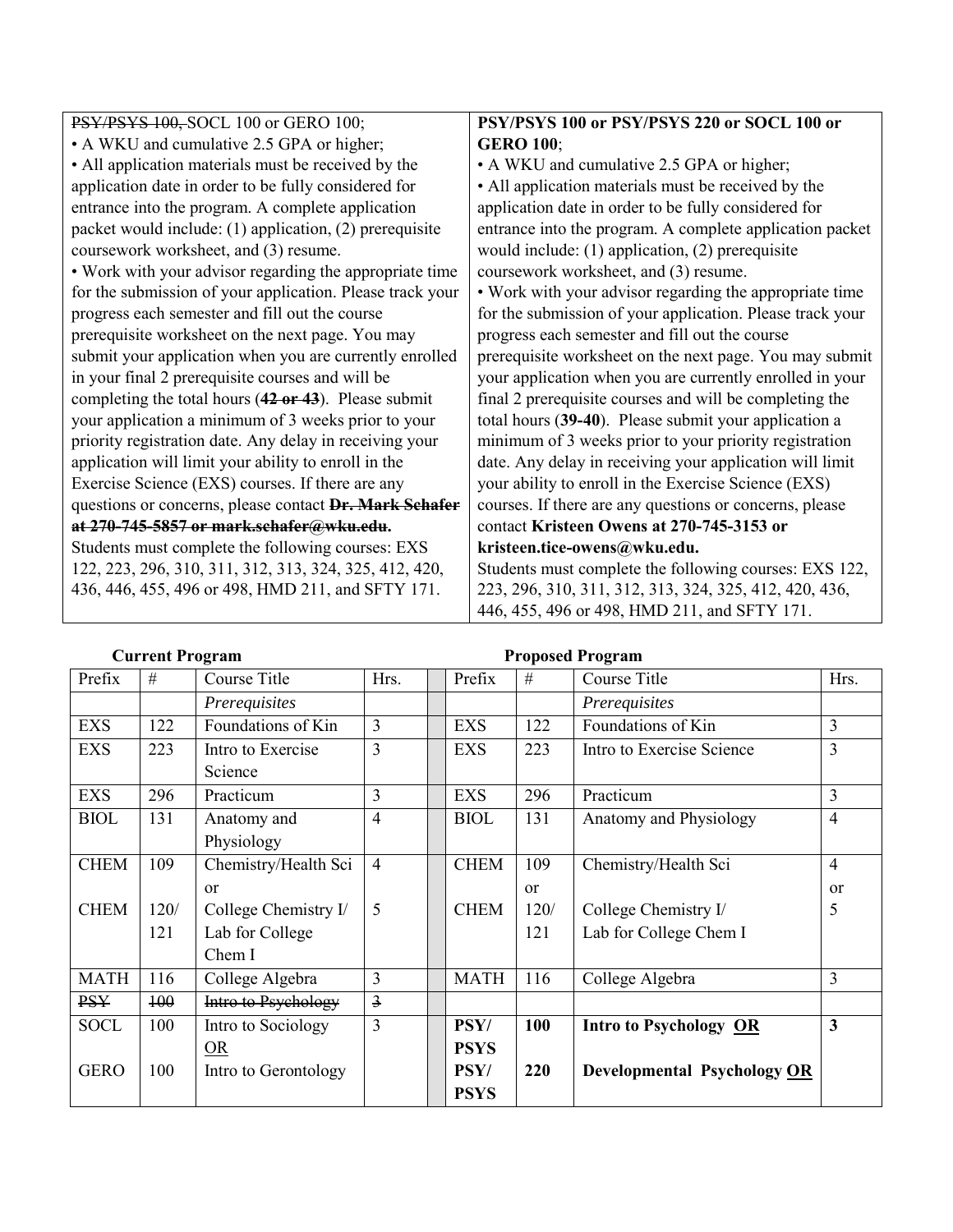|             |     |                                     |                         | <b>SOCL</b> | 100       | <b>Intro to Sociology OR</b>               |                |
|-------------|-----|-------------------------------------|-------------------------|-------------|-----------|--------------------------------------------|----------------|
|             |     |                                     |                         | <b>GERO</b> | 100       | <b>Intro to Gerontology</b>                |                |
| <b>HMD</b>  | 211 | <b>Human Nutrition</b>              | 3                       | <b>HMD</b>  | 211       | Human Nutrition                            | 3              |
| <b>SFTY</b> | 171 | CPR and First Aid                   | $\mathbf{1}$            | <b>SFTY</b> | 171       | CPR and First Aid                          | 1              |
|             |     |                                     |                         |             |           |                                            |                |
|             |     | Completed 42-43 hours of coursework |                         |             |           | Completed 39-40 hours of coursework        |                |
|             |     |                                     |                         |             |           |                                            |                |
|             |     | <b>Major Requirements</b>           |                         |             |           | <b>Major Requirements</b>                  |                |
| <b>EXS</b>  | 122 | Foundations of Kin                  | 3                       | <b>EXS</b>  | 122       | Foundations of Kin                         | $\overline{3}$ |
| <b>EXS</b>  | 223 | Intro to Exercise                   | 3                       | <b>EXS</b>  | 223       | Intro to Exercise Science                  | $\overline{3}$ |
|             |     | Science                             |                         |             |           |                                            |                |
| <b>EXS</b>  | 296 | Practicum                           | 3                       | <b>EXS</b>  | 296       | Practicum                                  | $\overline{3}$ |
| <b>EXS</b>  | 310 | Kinesiology                         | 3                       | <b>EXS</b>  | 310       | Kinesiology                                | $\overline{3}$ |
| <b>EXS</b>  | 311 | <b>Exercise Physiology</b>          | $\overline{\mathbf{3}}$ | <b>EXS</b>  | 311       | <b>Exercise Physiology</b>                 | $\overline{3}$ |
| PE          | 312 | <b>Basic Athletic</b>               | 3                       | PE          | 312       | <b>Basic Athletic Training</b>             | $\overline{3}$ |
|             |     | Training                            |                         |             |           |                                            |                |
| <b>EXS</b>  | 313 | Motor Learning &                    | 3                       | <b>EXS</b>  | 313       | Motor Learning & Control                   | $\overline{3}$ |
|             |     | Control                             |                         |             |           |                                            |                |
| <b>EXS</b>  | 324 | Measurement and                     | 3                       | <b>EXS</b>  | 324       | Measurement and Evaluation                 | $\overline{3}$ |
|             |     | Evaluation                          |                         |             |           |                                            |                |
| <b>EXS</b>  | 325 | <b>Applied Exercise</b>             | 3                       | <b>EXS</b>  | 325       | <b>Applied Exercise Physiology</b>         | $\overline{3}$ |
|             |     | Physiology                          |                         |             |           |                                            |                |
| <b>EXS</b>  | 412 | Exercise Testing &                  | $\overline{4}$          | <b>EXS</b>  | 412       | <b>Exercise Testing &amp; Prescription</b> | $\overline{4}$ |
|             |     | Prescription                        |                         |             |           |                                            |                |
| <b>EXS</b>  | 420 | <b>Clinical Exercise</b>            | $\overline{4}$          | <b>EXS</b>  | 420       | <b>Clinical Exercise Physiology</b>        | $\overline{4}$ |
|             |     | Physiology                          |                         |             |           |                                            |                |
| <b>EXS</b>  | 436 | Principles of Strength              | 3                       | <b>EXS</b>  | 436       | Principles of Strength & Condit.           | $\overline{3}$ |
|             |     | & Condit.                           |                         |             |           |                                            |                |
| <b>EXS</b>  | 446 | <b>Biomechanics</b>                 | $\overline{4}$          | <b>EXS</b>  | 446       | <b>Biomechanics</b>                        | $\overline{4}$ |
| <b>EXS</b>  | 455 | <b>Exercise and Aging</b>           | 3                       | <b>EXS</b>  | 455       | Exercise and Aging                         | $\mathfrak{Z}$ |
| <b>EXS</b>  | 496 | Internship                          | 6                       | <b>EXS</b>  | 496       | Internship                                 | 6              |
|             | or  |                                     |                         |             | <b>or</b> |                                            |                |
| <b>EXS</b>  | 498 | Capstone Research                   |                         | <b>EXS</b>  | 498       | Capstone Research                          |                |
| <b>HMD</b>  | 211 | Human Nutrition                     | 3                       | <b>HMD</b>  | 211       | Human Nutrition                            | $\mathfrak{Z}$ |
| <b>SFTY</b> | 171 | <b>CPR</b> and First Aid            | $\mathbf{1}$            | <b>SFTY</b> | 171       | CPR and First Aid                          | $\mathbf{1}$   |
|             |     | Total                               | 55                      |             |           | Total                                      | 55             |

## **4. Rationale for the proposed program change:**

• In an attempt to align our prerequisites with the new Colonnade program, we are eliminating one of the 2 required prerequisite courses in the Social & Behavioral Science category under the Explorations section. We will now require that students only take 1 of the following courses: PSY/PSYS 100, PSY/PSYS 220, SOCL 100, or GERO 100.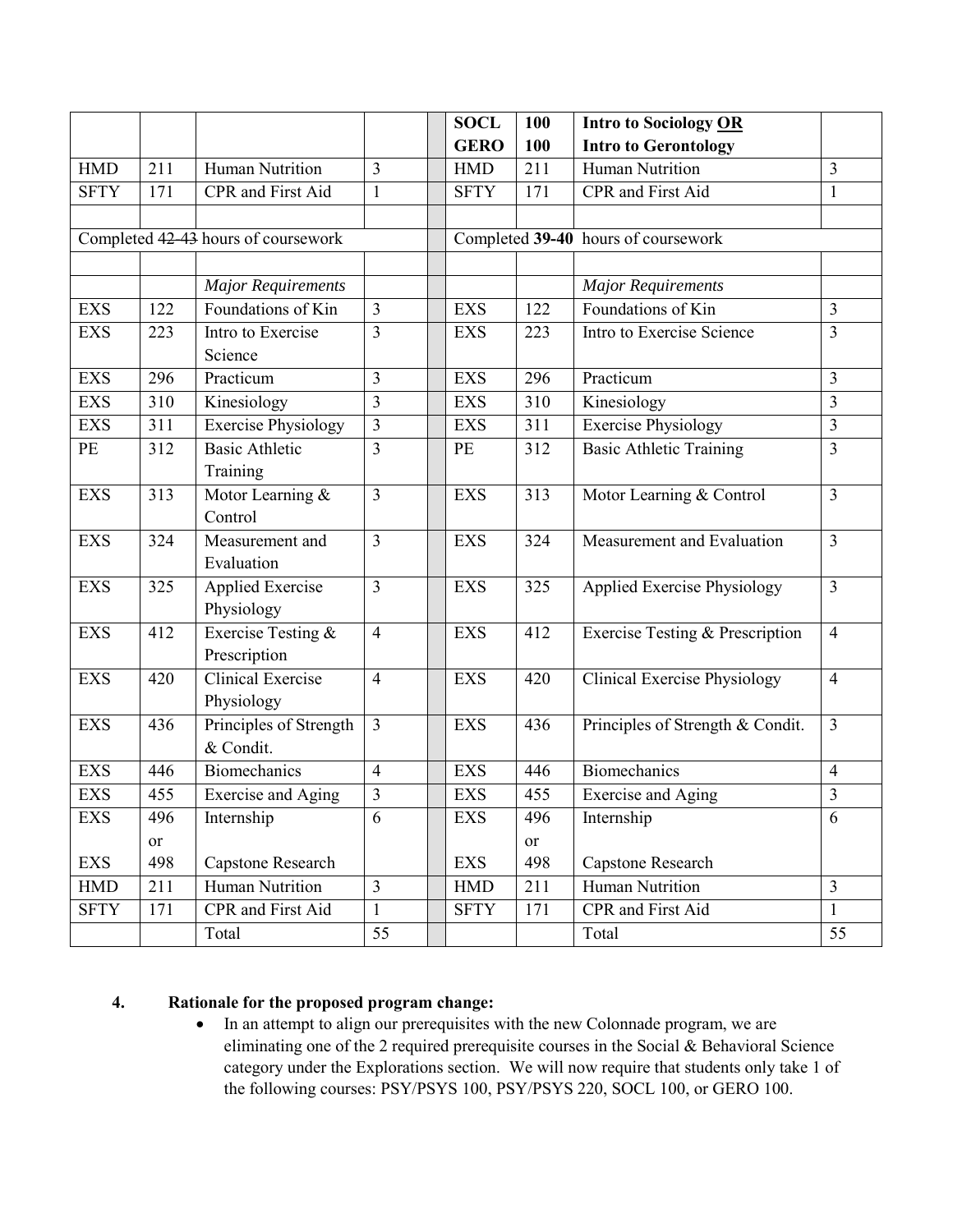- PSY/PSYS 220 is being added as one of the options to allow better flexibility to meet Colonnade and some graduate program prerequisites.
- Deletion of a required, 3-hour course allows for a decrease in completed coursework hours for admission to the program.
- We are also changing the contact information regarding applications to the program from Dr. Mark Schafer to Kristeen Owens due to adjustment of duties.

#### **5. Proposed term for implementation:** Fall 2016

#### **6. Dates of prior committee approvals:**

School of Kinesiology, Recreation & Sport August 20, 2015 CHHS Undergraduate Curriculum Committee Sept. 18, 2015 Undergraduate Curriculum Committee **October 22, 2015** University Senate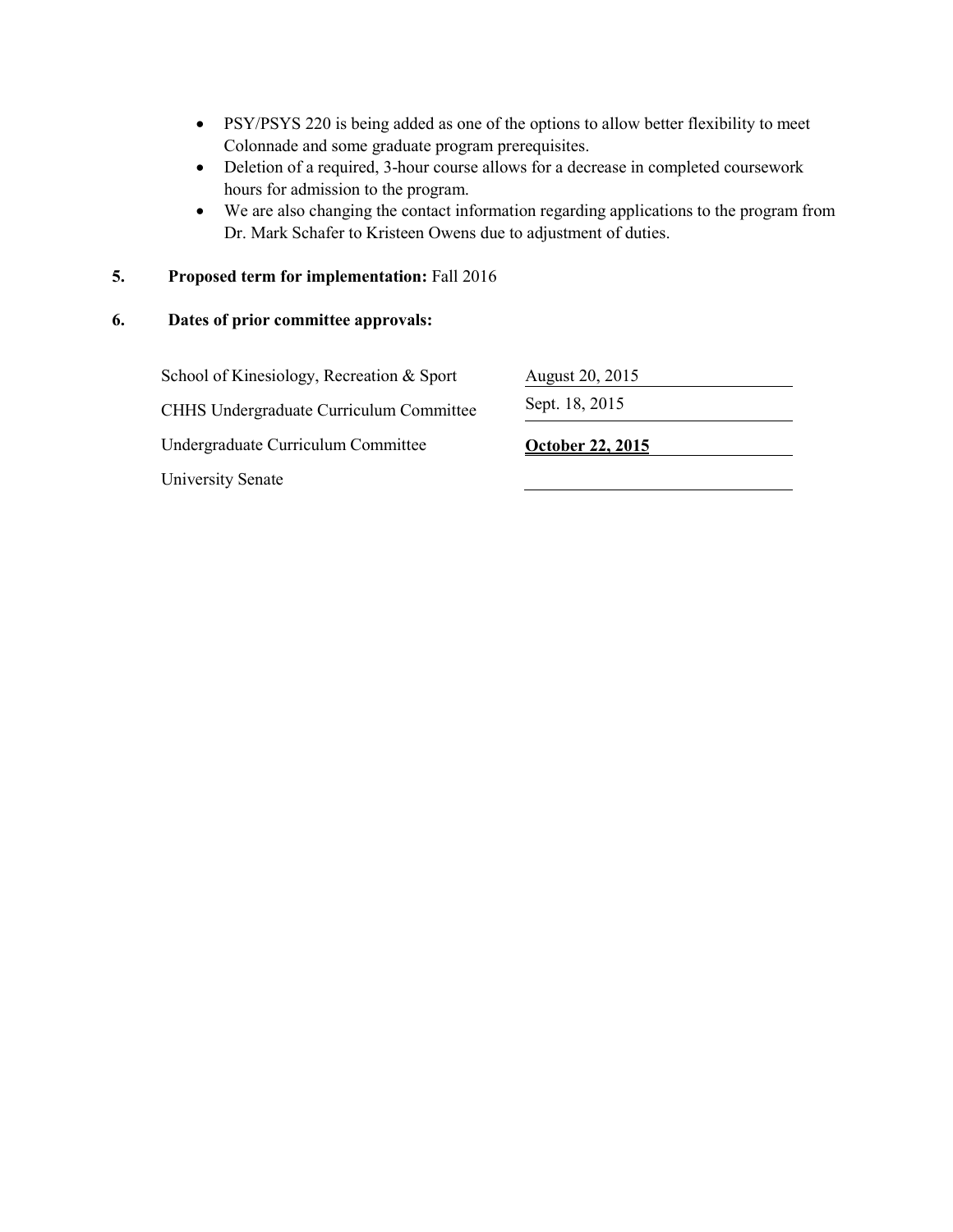## **University College Proposal to Revise an Academic Policy (Action Item)**

<span id="page-29-0"></span>Contact Person: Merrall Price [merrall.price@wku.edu,](mailto:merrall.price@wku.edu) x54200

#### **1. Identification of proposed policy revision:**

Change the current policy on reverse transfer for students with senior status to be more flexible and transfer-friendly by removing the cap on reverse transfer hours.

#### **2. Catalog statement of existing policy:**

"Students must complete at least 16 hours of coursework in residency after the semester in which 90 cumulative hours of coursework were earned."

## **3. Catalog statement of proposed policy:**

#### **4. Rationale for proposed policy revision:**

Though designed to limit the number of reverse transfer hours (defined as hours completed at another institution after taking courses at WKU), existing policy hurts our degree completion with returning students. Students who no longer live in the area and who may need less than a year's worth of classes to finish, often electives or general education, do not have the option of taking those classes locally and inexpensively, even though they have met the WKU 25% residency requirement, and, if they had completed those courses at any other time in their educational careers, we would happily have accepted them.

Instead, their only recourse is to take the classes online, if they happen to be offered, and pay an additional fee on top of WKU tuition. If the classes they need for graduation are not offered online, and they have to take them elsewhere, they then find they need to take additional unnecessary online classes in order just to fulfil their senior residency. Adult students already face considerable barriers to completing their degree programs: this additional barrier may well lead to some choosing not to complete their WKU degree at all.

This change would allow students who have met WKU's other residency requirements to transfer in classes they take elsewhere as seniors just as they could at any other stage in their academic career.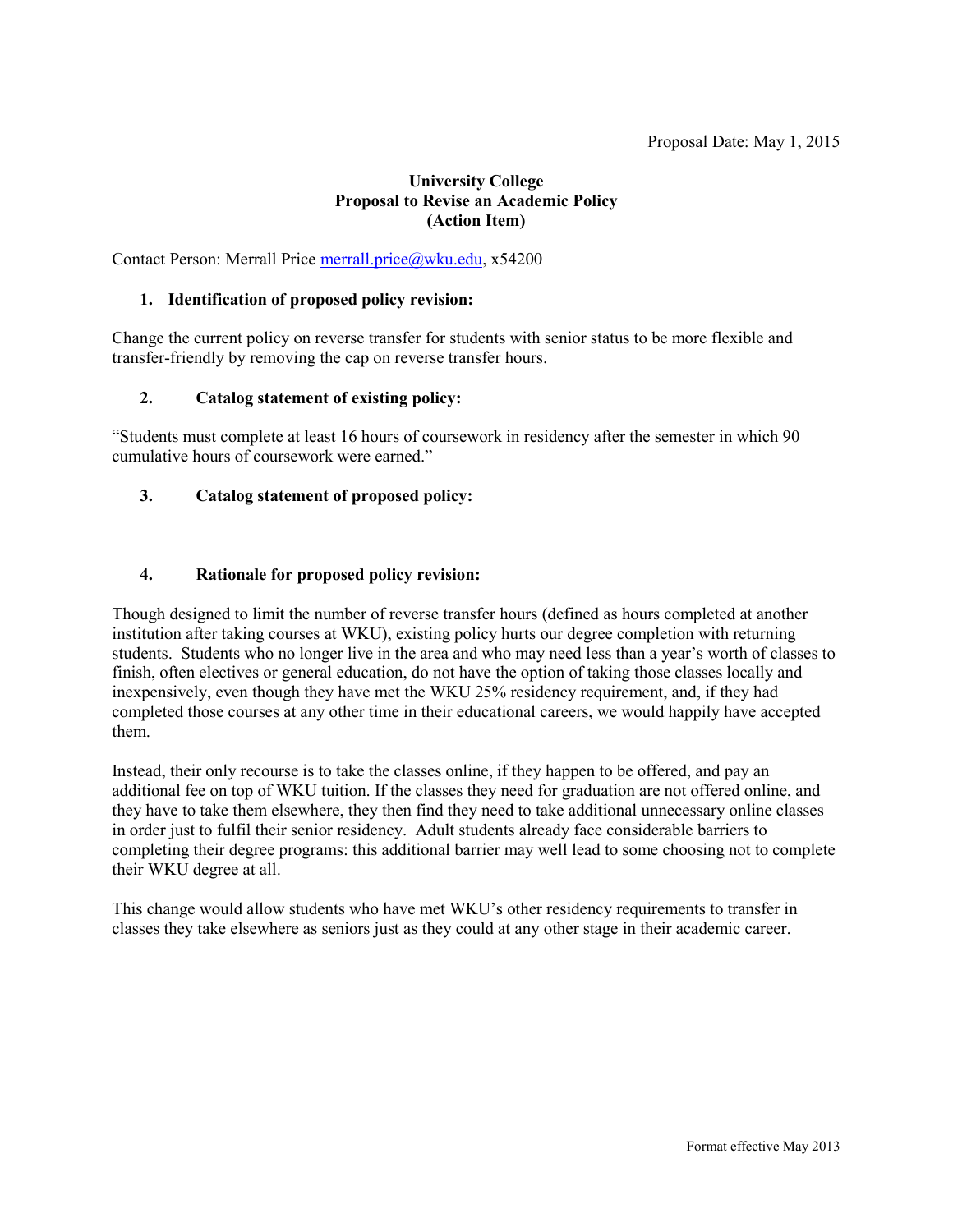## **5. Impact of proposed policy revision on existing academic or non-academic policies:**

#### **5. 1 Impact on policies:**

None. The other existing residency policies would remain in effect, namely: "Twenty-five percent of the coursework must be earned through instruction at WKU," and "At least 1/3 of the hours used in the major and minor must be earned through instruction at WKU."

#### **5.2 Impact on populations that may be affected:**

We anticipate that this will help encourage adult students with 90 or more hours to complete their degrees, in some cases by taking additional classes at WKU. This is a potentially large population: IR has generated a list of 3476 WKU students who began at WKU later than summer 2005 who have achieved senior status but who are not currently taking classes.

#### **6. Proposed term for implementation: Fall 2016**

## **7. Dates of prior committee approvals:**

| Department/ Unit                                 | N/A        |
|--------------------------------------------------|------------|
| College Curriculum Committee (if applicable)     | N/A        |
| UCC Academic Policy Subcommittee (if applicable) | 10/22/2015 |
| Undergraduate Curriculum Committee               | 10/22/2015 |
| <b>University Senate</b>                         |            |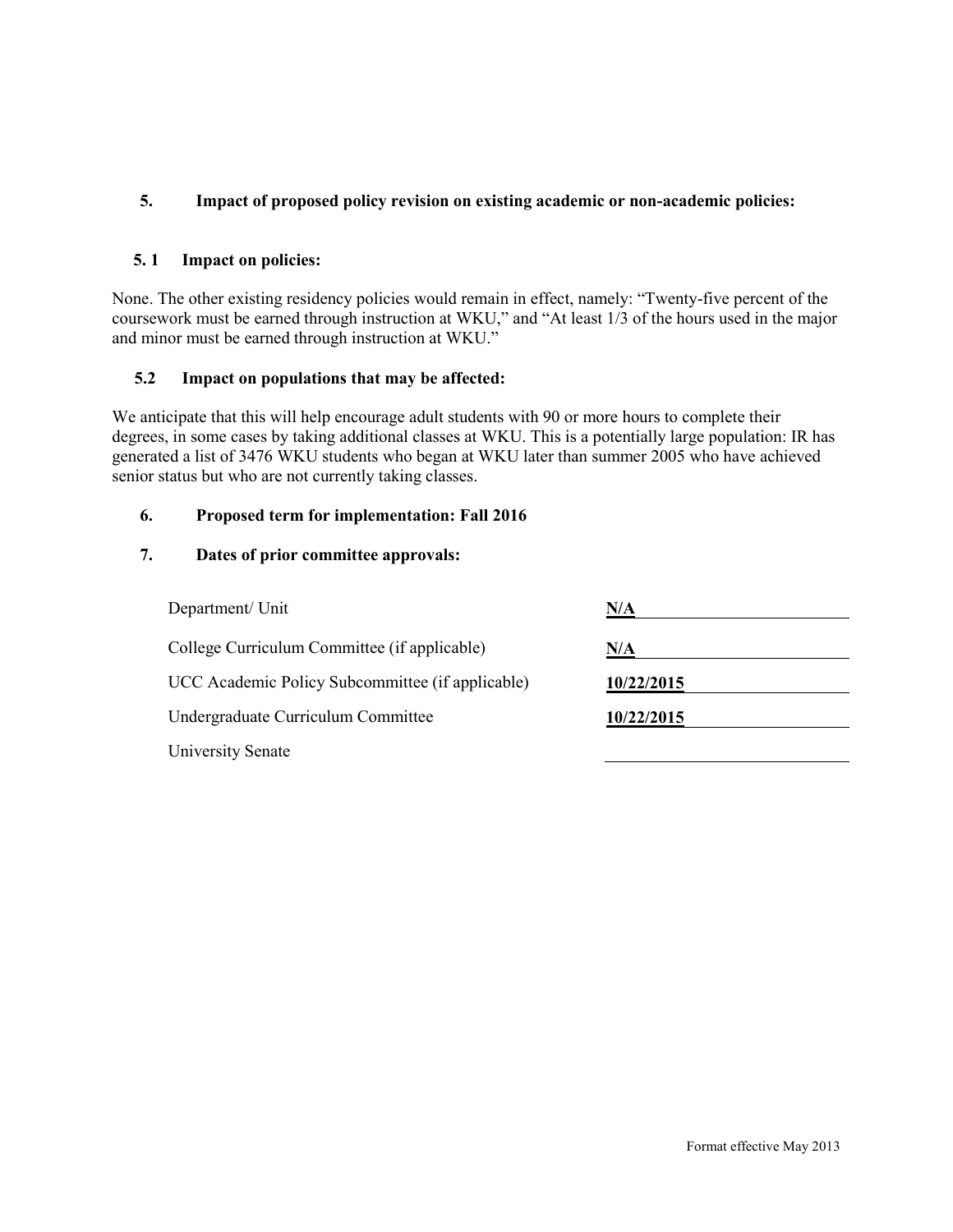## <span id="page-31-0"></span>**Potter College of Arts and Letters Department of Theatre and Dance Proposal to Create a Temporary Course (Information Item for First Offering. Action Item for Second Offering)**

Contact Person: Shura Pollatsek, shura.pollatsek@wku.edu, 745-2306

#### **1. Identification of proposed course:**

- 1.1 Course prefix (subject area) and number: THEA 323
- 1.2 Course title: Period Styles in Design
- 1.3 Abbreviated course title: Period Styles in Design
- 1.4 Credit hours: 3
- 1.5 Schedule type: C
- 1.6 Prerequisites/corequisites: none
- 1.7 Grade type: Standard letter grade
- 1.8 Course description: The study of aesthetic styles as general artistic principles and in costume and décor applications. Emphasis on design as communication across cultures and time periods. No prerequisites required, but taking an introductory art and/or design course in any field before taking this course is recommended.

#### **2. Rationale**

- 2.1 Reason for offering this course on a temporary basis: This course was approved as a full new course by the Potter College Curriculum Committee in April 2015, but was inadvertently left off the University Curriculum Committee agenda for both their August and September 1015 agendas. As a result, it is now impossible to obtain full approval of the permanent course in time to offer it as planned in the Spring of 2016. So we offer now as a temporary course so that we may continue to offer it as planned in the spring of 2016.
- 2.2 Relationship of the proposed course to courses offered in other academic units: This course bears some similarities to IDFM 346, Architecture and Culture, and IDFM 431, Clothing and Human behavior. However, although the mediums of fashion and architecture are similar to theatrical costume, scenery and décor, the course will differ from those mentioned above in the following ways:
	- The proposed course emphasizes context, and drawing connections between styles, cultures and disciplines
	- The proposed course emphasizes the way visual styles are used consciously by artists to communicate with their audiences
	- Designers for performance such as costume and scenery practice a unique mode of visual analysis, and this course will use that style of discourse as a touchstone